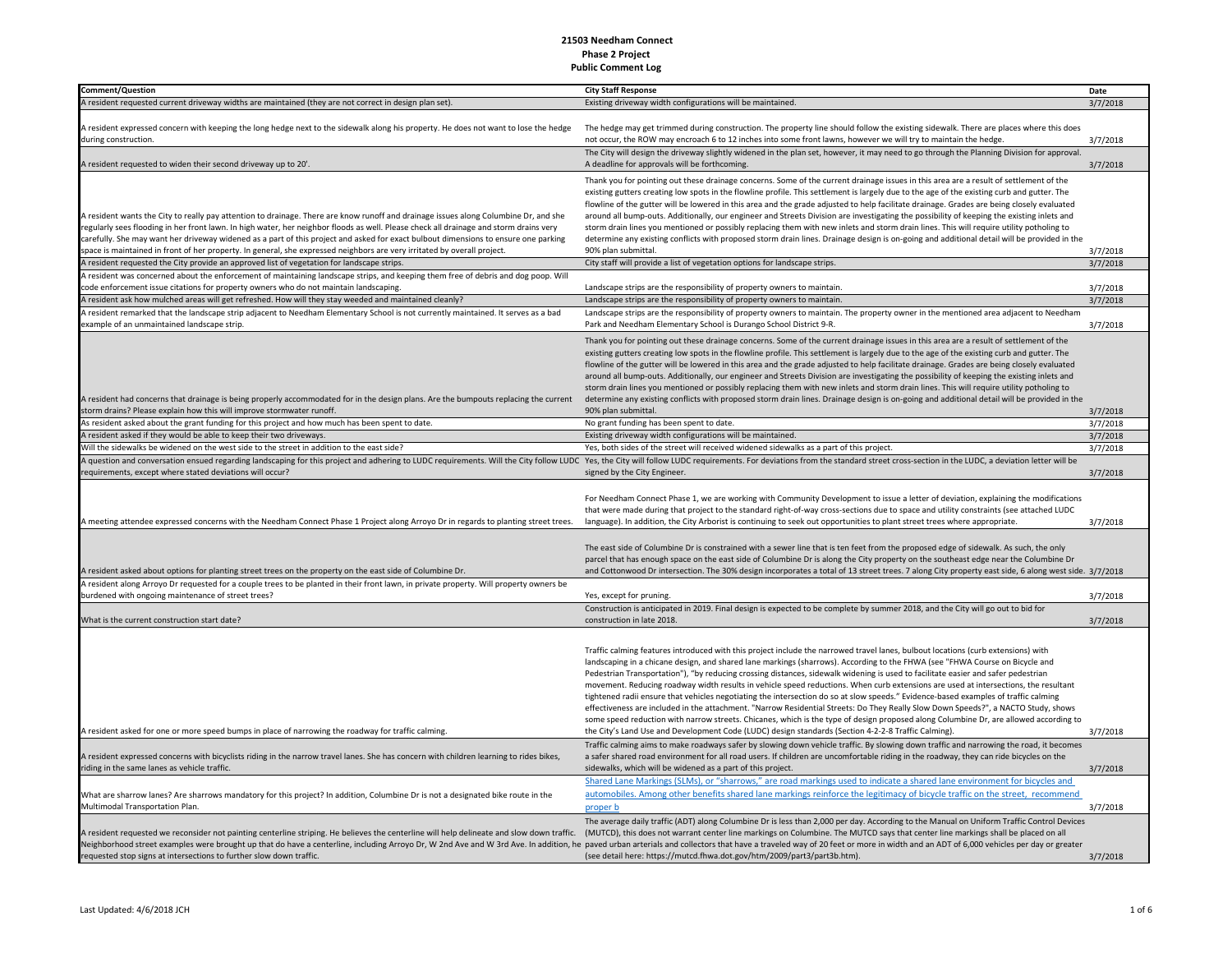| <b>Comment/Question</b>                                                                                                                                                                                                                                                                                                                                                                                                                                                                                                                                                                                                                                                                                                                                                                                                                                                                                                                                                                                                                                                                                                                                                                                                                                                                                                                                                                                                                                                                                                                         | <b>City Staff Response</b>                                                                                                                                                                                                                                                                                                                                                                                                                                                                                                                                                                                                                                                                                                                                                                                                                                                                                                                                                                                                                    | Date                   |
|-------------------------------------------------------------------------------------------------------------------------------------------------------------------------------------------------------------------------------------------------------------------------------------------------------------------------------------------------------------------------------------------------------------------------------------------------------------------------------------------------------------------------------------------------------------------------------------------------------------------------------------------------------------------------------------------------------------------------------------------------------------------------------------------------------------------------------------------------------------------------------------------------------------------------------------------------------------------------------------------------------------------------------------------------------------------------------------------------------------------------------------------------------------------------------------------------------------------------------------------------------------------------------------------------------------------------------------------------------------------------------------------------------------------------------------------------------------------------------------------------------------------------------------------------|-----------------------------------------------------------------------------------------------------------------------------------------------------------------------------------------------------------------------------------------------------------------------------------------------------------------------------------------------------------------------------------------------------------------------------------------------------------------------------------------------------------------------------------------------------------------------------------------------------------------------------------------------------------------------------------------------------------------------------------------------------------------------------------------------------------------------------------------------------------------------------------------------------------------------------------------------------------------------------------------------------------------------------------------------|------------------------|
| Property owner (since 1956) considered with design. Any design for corner cuts of driveways. Concerned with curb cut and crosswalk in                                                                                                                                                                                                                                                                                                                                                                                                                                                                                                                                                                                                                                                                                                                                                                                                                                                                                                                                                                                                                                                                                                                                                                                                                                                                                                                                                                                                           |                                                                                                                                                                                                                                                                                                                                                                                                                                                                                                                                                                                                                                                                                                                                                                                                                                                                                                                                                                                                                                               |                        |
| front of house. Would like to repave driveway with construction.                                                                                                                                                                                                                                                                                                                                                                                                                                                                                                                                                                                                                                                                                                                                                                                                                                                                                                                                                                                                                                                                                                                                                                                                                                                                                                                                                                                                                                                                                | Remove crosswalk in front of 2411 Columbine Dr. Check to see if curb ramp is in design.                                                                                                                                                                                                                                                                                                                                                                                                                                                                                                                                                                                                                                                                                                                                                                                                                                                                                                                                                       | 3/13/2018              |
| 1. We have two driveways. In the plans, our smaller driveway, (2418A), is measured to be 7 feet 7 inches. The actual width is 8ft 1inch.<br>Can it be expanded at least to that width? I know there is a property border on the south side of the driveway and an underground gas<br>line on the north side. Please ask the engineers if this is possible or what needs to happen to make it possible. We have purchased a<br>new camper trailer that is 8ft wide that will have to be backed onto that pad.<br>2. Between our two driveways is about 20 feet of 4.5 ft wide "L.S. Strip." It is the only part of that bump-out LS strip from the school to<br>our neighbors at 2020 Columbine that does not have a tree with a root barrier. We are requesting a tree in that section in front of our<br>house. We do have existing Aspen trees next to our driveway in the utility easement. We will have those existing trees removed during<br>the sidewalk removal of this project along with the whole driveway replacement that we will arrange with the contractor. The Aspen<br>trees grow into the electrical lines and would probably not survive well the sidewalk rebuild anyway. A tree in the LS Strip in front of our the landscape strip. Its placement will be contingent upon utility siting and sig<br>house to replace those trees is requested.<br>3. Can you please inform me of other landscaping/options being offered/discussed at the March 7 meeting so we can respond to other<br>options that might be available? | We've further discussed the LUDC requirements for the driveways internally, and the LUDC only comes into effect when there is a<br>qualifying improvement on the owner's side. If you were to add an improvement of 400 square feet or more to your lot, then it would<br>kick in the public improvement requirements outlined in the LUDC.<br>Since this is a City Project, unassociated with the actual lots for the most part, we cannot require lot owners to bring their existing<br>conditions to code. If you are not doing any qualifying improvements, your existing conditions may be allowed to stay. So, you may<br>maintain access to both your driveway cut (2418A) and pad cut (2418B) for your RV. I will request our engineer add the mentioned tree in<br>Absolutely, we are planning to<br>offer property owners a choice for the bulbout landscaping of matching your existing landscaping in your front lawn, xeriscaping or<br>landscape rock. Mulch will need to be placed in a 6' radius around planted street trees. | 2/24/2018              |
| we just finishing up a significant remodel at 2502 columbine dr. I haven't had time to review the safe route plan till now. In the plan it                                                                                                                                                                                                                                                                                                                                                                                                                                                                                                                                                                                                                                                                                                                                                                                                                                                                                                                                                                                                                                                                                                                                                                                                                                                                                                                                                                                                      | It was nice to meet you yesterday afternoon and discuss driveway considerations for your house at 2502 Columbine Dr. I am in the                                                                                                                                                                                                                                                                                                                                                                                                                                                                                                                                                                                                                                                                                                                                                                                                                                                                                                              |                        |
| shows a bump out right where we access our back yard with our camper and we plan on building a future garage with ado if that gets<br>approved, which it sounds like it should in this neighborhood. We are on a double lot so it seems like it's going to check all the boxes for<br>compliance. Can we meet to discuss driveway options etc. before the project get finalized                                                                                                                                                                                                                                                                                                                                                                                                                                                                                                                                                                                                                                                                                                                                                                                                                                                                                                                                                                                                                                                                                                                                                                 | process of reaching out to Patrick Dressen and Planning Division staff regarding the ADU code changes and driveway implications. I'll let<br>you know what I hear from them as soon as possible. We hope to see you at the March 7 meeting!                                                                                                                                                                                                                                                                                                                                                                                                                                                                                                                                                                                                                                                                                                                                                                                                   | 2/27/2018              |
|                                                                                                                                                                                                                                                                                                                                                                                                                                                                                                                                                                                                                                                                                                                                                                                                                                                                                                                                                                                                                                                                                                                                                                                                                                                                                                                                                                                                                                                                                                                                                 |                                                                                                                                                                                                                                                                                                                                                                                                                                                                                                                                                                                                                                                                                                                                                                                                                                                                                                                                                                                                                                               |                        |
| I'm the home owner at 2423 Columbine Dr. I was just reviewing the plans for the construction project and at my address it shows a 12 ft. Development Code (attached), each household can have 1 driveway up to 22' in width. D<br>opening for my driveway. Is there any way to change that to a 17 ft opening so that I can get both of my vehicles in the driveway. Also,<br>there was some mention that for an extra fee the construction company would replace our driveway, is that still an option?                                                                                                                                                                                                                                                                                                                                                                                                                                                                                                                                                                                                                                                                                                                                                                                                                                                                                                                                                                                                                                        | Thank you for letting us know about your house at 2423 Columbine Dr showing a 12' driveway. As per the City's Land Use and<br>designed to be 22' wide? There will be an option to have the construction company replace your driveway for an additional fee. We will<br>provide contact information for the construction consultant once they are selected through a bidding process (anticipated in late 2018).                                                                                                                                                                                                                                                                                                                                                                                                                                                                                                                                                                                                                              |                        |
| Driveway measured at 15' wide, but second gravel driveways is measured at 10.' Driveways are labeled as 2500 A and B. Prefers to keep                                                                                                                                                                                                                                                                                                                                                                                                                                                                                                                                                                                                                                                                                                                                                                                                                                                                                                                                                                                                                                                                                                                                                                                                                                                                                                                                                                                                           |                                                                                                                                                                                                                                                                                                                                                                                                                                                                                                                                                                                                                                                                                                                                                                                                                                                                                                                                                                                                                                               |                        |
| second driveway the same width (15' wide). Would prefer to have xeriscaping in bumpout in front of his property. Also had a question<br>regarding circled 8s on design plan set.                                                                                                                                                                                                                                                                                                                                                                                                                                                                                                                                                                                                                                                                                                                                                                                                                                                                                                                                                                                                                                                                                                                                                                                                                                                                                                                                                                | Thank you, we will accommodate the widening of your second driveway in the next design phase. For the landscape strip, your property<br>will be indicated as a choice of top soil.                                                                                                                                                                                                                                                                                                                                                                                                                                                                                                                                                                                                                                                                                                                                                                                                                                                            | 12/1/2017              |
|                                                                                                                                                                                                                                                                                                                                                                                                                                                                                                                                                                                                                                                                                                                                                                                                                                                                                                                                                                                                                                                                                                                                                                                                                                                                                                                                                                                                                                                                                                                                                 |                                                                                                                                                                                                                                                                                                                                                                                                                                                                                                                                                                                                                                                                                                                                                                                                                                                                                                                                                                                                                                               |                        |
| At our last Columbine meeting I needed to leave quickly. I had out of town visitors who had just arrived.                                                                                                                                                                                                                                                                                                                                                                                                                                                                                                                                                                                                                                                                                                                                                                                                                                                                                                                                                                                                                                                                                                                                                                                                                                                                                                                                                                                                                                       |                                                                                                                                                                                                                                                                                                                                                                                                                                                                                                                                                                                                                                                                                                                                                                                                                                                                                                                                                                                                                                               |                        |
| I want to thank you and the rest of the staff who have been working diligently on the plans for new sidewalks. It is obvious that hours<br>and hours of time have already been expended on the project. Thank you                                                                                                                                                                                                                                                                                                                                                                                                                                                                                                                                                                                                                                                                                                                                                                                                                                                                                                                                                                                                                                                                                                                                                                                                                                                                                                                               |                                                                                                                                                                                                                                                                                                                                                                                                                                                                                                                                                                                                                                                                                                                                                                                                                                                                                                                                                                                                                                               |                        |
| You are all very good about listening and not reacting to the silly bickering that characterizes these meetings. We are so fortunate that<br>you and your colleagues applied for the grant and that this project received approval.                                                                                                                                                                                                                                                                                                                                                                                                                                                                                                                                                                                                                                                                                                                                                                                                                                                                                                                                                                                                                                                                                                                                                                                                                                                                                                             |                                                                                                                                                                                                                                                                                                                                                                                                                                                                                                                                                                                                                                                                                                                                                                                                                                                                                                                                                                                                                                               |                        |
| Yes, I probably will not like next summer's inconveniences during implementation (or the following summer when the street will be<br>resurfaced). BUT I will be delighted when it is completed and the chances that I or others will fall will be much reduced.                                                                                                                                                                                                                                                                                                                                                                                                                                                                                                                                                                                                                                                                                                                                                                                                                                                                                                                                                                                                                                                                                                                                                                                                                                                                                 |                                                                                                                                                                                                                                                                                                                                                                                                                                                                                                                                                                                                                                                                                                                                                                                                                                                                                                                                                                                                                                               |                        |
| I am one of the residents who wishes to replace her driveway. Please do keep me on your list for information about this possible<br>happening during the sidewalk replacement period.                                                                                                                                                                                                                                                                                                                                                                                                                                                                                                                                                                                                                                                                                                                                                                                                                                                                                                                                                                                                                                                                                                                                                                                                                                                                                                                                                           | Thank you for your kind email and follow-up. I will be sending an email to all meeting attendees next week with an update on the design<br>progress.                                                                                                                                                                                                                                                                                                                                                                                                                                                                                                                                                                                                                                                                                                                                                                                                                                                                                          |                        |
| Again, thank you for making this happen for us, the residents of Columbine Drive, for the children who walk and bike this street, and for                                                                                                                                                                                                                                                                                                                                                                                                                                                                                                                                                                                                                                                                                                                                                                                                                                                                                                                                                                                                                                                                                                                                                                                                                                                                                                                                                                                                       |                                                                                                                                                                                                                                                                                                                                                                                                                                                                                                                                                                                                                                                                                                                                                                                                                                                                                                                                                                                                                                               |                        |
| the many bicyclists who will benefit from the changes. Here's to you. Here's to safety!                                                                                                                                                                                                                                                                                                                                                                                                                                                                                                                                                                                                                                                                                                                                                                                                                                                                                                                                                                                                                                                                                                                                                                                                                                                                                                                                                                                                                                                         | Have a wonderful weekend!                                                                                                                                                                                                                                                                                                                                                                                                                                                                                                                                                                                                                                                                                                                                                                                                                                                                                                                                                                                                                     |                        |
| Columbine Dr resident has concerns with high vehicle speeds, and school buses speeding along Columbine Dr.                                                                                                                                                                                                                                                                                                                                                                                                                                                                                                                                                                                                                                                                                                                                                                                                                                                                                                                                                                                                                                                                                                                                                                                                                                                                                                                                                                                                                                      | Discussion at October 5, 2017 meeting.                                                                                                                                                                                                                                                                                                                                                                                                                                                                                                                                                                                                                                                                                                                                                                                                                                                                                                                                                                                                        | 11/3/2017<br>10/5/2017 |
| Columbine Dr resident has concerns with the corners of the 6" barrier curbs in their front lawn. The curbs won't allow them to park a car                                                                                                                                                                                                                                                                                                                                                                                                                                                                                                                                                                                                                                                                                                                                                                                                                                                                                                                                                                                                                                                                                                                                                                                                                                                                                                                                                                                                       |                                                                                                                                                                                                                                                                                                                                                                                                                                                                                                                                                                                                                                                                                                                                                                                                                                                                                                                                                                                                                                               |                        |
| in their lawn or easily pull a lawnmower into their yard.                                                                                                                                                                                                                                                                                                                                                                                                                                                                                                                                                                                                                                                                                                                                                                                                                                                                                                                                                                                                                                                                                                                                                                                                                                                                                                                                                                                                                                                                                       | Discussion at October 5, 2017 meeting.                                                                                                                                                                                                                                                                                                                                                                                                                                                                                                                                                                                                                                                                                                                                                                                                                                                                                                                                                                                                        | 10/5/2017              |
| Columbine Dr resident has concerns with the painted fire hydrant (red zone) area and the crosswalk at Columbine Dr and south end of                                                                                                                                                                                                                                                                                                                                                                                                                                                                                                                                                                                                                                                                                                                                                                                                                                                                                                                                                                                                                                                                                                                                                                                                                                                                                                                                                                                                             |                                                                                                                                                                                                                                                                                                                                                                                                                                                                                                                                                                                                                                                                                                                                                                                                                                                                                                                                                                                                                                               |                        |
| Cottonwood Dr. The red zone was painted in front of their house, but not around the corner on the other side of the street. Residents do                                                                                                                                                                                                                                                                                                                                                                                                                                                                                                                                                                                                                                                                                                                                                                                                                                                                                                                                                                                                                                                                                                                                                                                                                                                                                                                                                                                                        |                                                                                                                                                                                                                                                                                                                                                                                                                                                                                                                                                                                                                                                                                                                                                                                                                                                                                                                                                                                                                                               |                        |
| not understand the unequal red zone treatment.                                                                                                                                                                                                                                                                                                                                                                                                                                                                                                                                                                                                                                                                                                                                                                                                                                                                                                                                                                                                                                                                                                                                                                                                                                                                                                                                                                                                                                                                                                  | Discussion at October 5, 2017 meeting.                                                                                                                                                                                                                                                                                                                                                                                                                                                                                                                                                                                                                                                                                                                                                                                                                                                                                                                                                                                                        | 10/5/2017              |
| Columbine Dr resident thinks that the 8' sidewalks proposed in Option B are unnecessary. Resident recommends the 5' sidewalks on<br>either side of the roadway.                                                                                                                                                                                                                                                                                                                                                                                                                                                                                                                                                                                                                                                                                                                                                                                                                                                                                                                                                                                                                                                                                                                                                                                                                                                                                                                                                                                 | Discussion at October 5, 2017 meeting.                                                                                                                                                                                                                                                                                                                                                                                                                                                                                                                                                                                                                                                                                                                                                                                                                                                                                                                                                                                                        | 10/5/2017              |
| Columbine Dr resident would like to see the utilities (electric conduit lines) buried underneath the roadways with the sidewalk and                                                                                                                                                                                                                                                                                                                                                                                                                                                                                                                                                                                                                                                                                                                                                                                                                                                                                                                                                                                                                                                                                                                                                                                                                                                                                                                                                                                                             |                                                                                                                                                                                                                                                                                                                                                                                                                                                                                                                                                                                                                                                                                                                                                                                                                                                                                                                                                                                                                                               |                        |
| pavement improvements.                                                                                                                                                                                                                                                                                                                                                                                                                                                                                                                                                                                                                                                                                                                                                                                                                                                                                                                                                                                                                                                                                                                                                                                                                                                                                                                                                                                                                                                                                                                          | Discussion at October 5, 2017 meeting.                                                                                                                                                                                                                                                                                                                                                                                                                                                                                                                                                                                                                                                                                                                                                                                                                                                                                                                                                                                                        | 10/5/2017              |
| Columbine Dr resident commented that if we do propose landscaping in the designs, the City needs to make the existing landscaping look<br>better/be a precedent for what the neighborhood can expect. Currently, the landscaping adjacent to Needham Elementary School along<br>Columbine Dr on the east side is in poor shape and basically weeds. Resident would like to see whoever is responsible for this strip of<br>landscape, City or School District, improve it before showing additional design plans for Columbine Dr so neighbors have a good                                                                                                                                                                                                                                                                                                                                                                                                                                                                                                                                                                                                                                                                                                                                                                                                                                                                                                                                                                                      |                                                                                                                                                                                                                                                                                                                                                                                                                                                                                                                                                                                                                                                                                                                                                                                                                                                                                                                                                                                                                                               |                        |
| impression of how the landscaping can appear.                                                                                                                                                                                                                                                                                                                                                                                                                                                                                                                                                                                                                                                                                                                                                                                                                                                                                                                                                                                                                                                                                                                                                                                                                                                                                                                                                                                                                                                                                                   | Discussion at October 5, 2017 meeting.                                                                                                                                                                                                                                                                                                                                                                                                                                                                                                                                                                                                                                                                                                                                                                                                                                                                                                                                                                                                        | 10/5/2017              |
| Columbine Dr resident asked how many parking spots are on the street now and how many spaces would both Option A and B provide.                                                                                                                                                                                                                                                                                                                                                                                                                                                                                                                                                                                                                                                                                                                                                                                                                                                                                                                                                                                                                                                                                                                                                                                                                                                                                                                                                                                                                 |                                                                                                                                                                                                                                                                                                                                                                                                                                                                                                                                                                                                                                                                                                                                                                                                                                                                                                                                                                                                                                               |                        |
| Plus, the difference between parking spots today and the proposed designs.                                                                                                                                                                                                                                                                                                                                                                                                                                                                                                                                                                                                                                                                                                                                                                                                                                                                                                                                                                                                                                                                                                                                                                                                                                                                                                                                                                                                                                                                      | Discussion at October 5, 2017 meeting.                                                                                                                                                                                                                                                                                                                                                                                                                                                                                                                                                                                                                                                                                                                                                                                                                                                                                                                                                                                                        | 10/5/2017              |
| Columbine Dr resident commented that Option B would not provide enough on-street parking for visitors.                                                                                                                                                                                                                                                                                                                                                                                                                                                                                                                                                                                                                                                                                                                                                                                                                                                                                                                                                                                                                                                                                                                                                                                                                                                                                                                                                                                                                                          | Discussion at October 5, 2017 meeting.                                                                                                                                                                                                                                                                                                                                                                                                                                                                                                                                                                                                                                                                                                                                                                                                                                                                                                                                                                                                        | 10/5/2017              |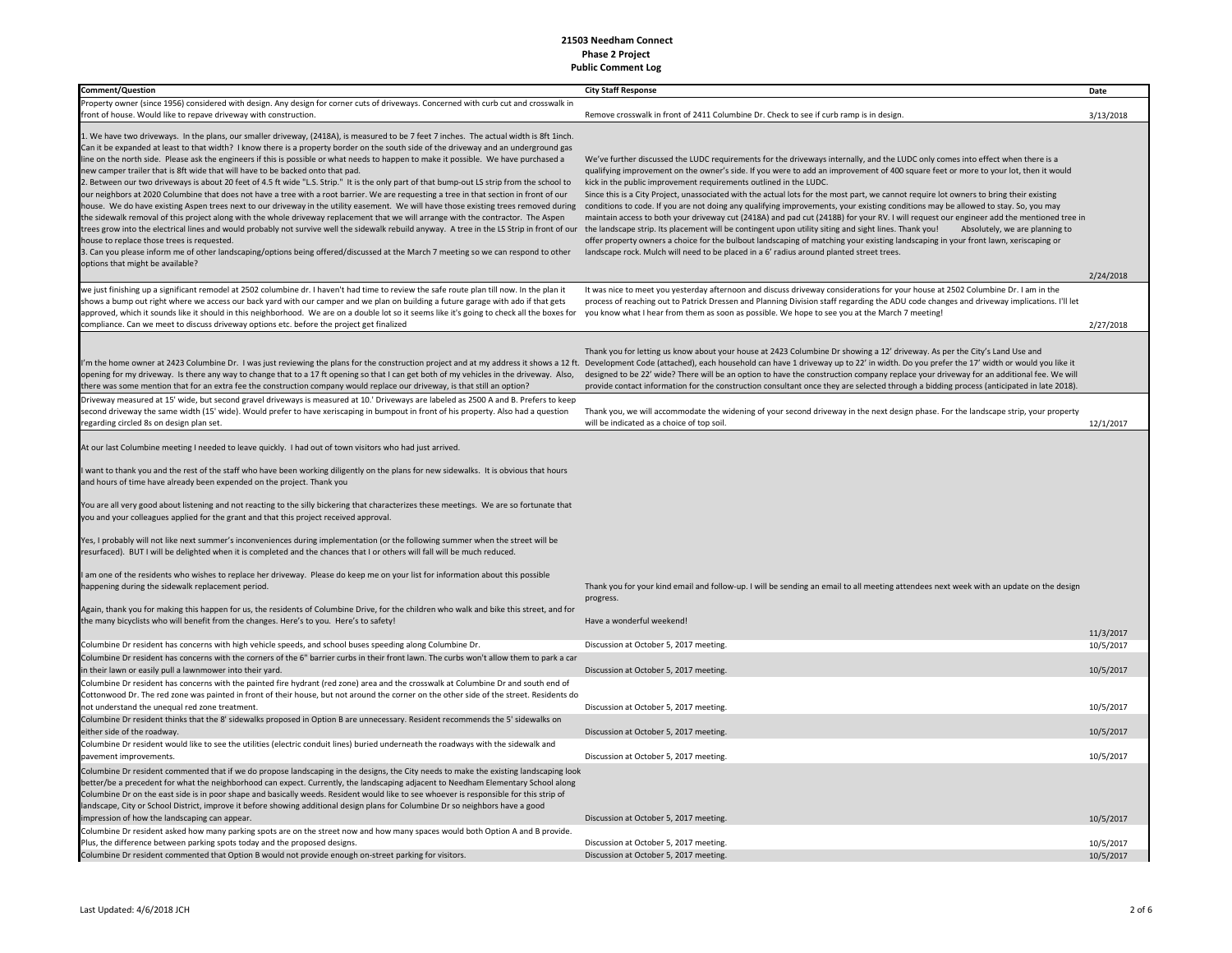| Columbine Dr resident has concerns about the bulbouts being dangerous for traffic. i.e. the bulbouts would cause obstructions for<br>vehicles in the roadway.<br>Discussion at October 5, 2017 meeting.<br>10/5/2017<br>Columbine Dr homeowner commented they weren't every contacted during the Needham Connect I project.<br>Discussion at October 5, 2017 meeting.<br>10/5/2017<br>Columbine Dr resident asked if Safe Routes to School or school zone signage would be installed as a part of this project.<br>Discussion at October 5, 2017 meeting.<br>10/5/2017<br>Columbine Dr resident commented that currently the bulbouts at the school feed into a wide open Columbine Dr without any painted<br>center lines. Resident asked if the yellow centerline could be continued for the length of Columbine Dr.<br>Discussion at October 5, 2017 meeting.<br>10/5/2017<br>Columbine Dr resident requested speedbumps to slow/calm traffic along Columbine Dr.<br>Discussion at October 5, 2017 meeting.<br>10/5/2017<br>Thank you, improved safety, traffic calming and connectivity for all road users: students, pedestrians, bicyclists, school buses and<br>Columbine Dr resident is in favor of the making the street safer for students and pedestrians.<br>vehicles, is the intent of this project.<br>10/5/2017<br>City staff explained that an Average Daily Traffic (ADT) count study has been requested from City Engineering staff. Safe Routes to School<br>parent surveys from Needham Elementary School can provide bike-ped data for students. In addition, the National Bicycle and Pedestrian<br>Columbine Dr resident asked if we will be doing a traffic study for student drop-off and pickup numbers. The resident would also like to<br>Documentation Project bike-ped counts performed September 12-16, 2017 can inform bike-ped traffic for students/commuters leaving<br>know the current traffic counts for vehicles, bicyclists and pedestrians.<br>the Columbine Dr area neighborhood.<br>10/5/2017<br>Columbine Dr resident is concerned about losing property in their front lawn.<br>10/5/2017<br>City staff explained that an Average Daily Traffic (ADT) count study has been requested from City Engineering staff. Safe Routes to School<br>parent surveys from Needham Elementary School can provide bike-ped data for students. In addition, the National Bicycle and Pedestrian<br>Documentation Project bike-ped counts performed September 12-16, 2017 can inform bike-ped traffic for students/commuters leaving<br>the Columbine Dr area neighborhood.<br>Columbine Dr resident asked for bike-ped data in the area as the neighborhood is a bike thoroughfare.<br>10/5/2017<br>Columbine Dr resident would like the design team to consider bike traffic in the design process.<br>Discussion at October 5, 2017 meeting.<br>10/5/2017<br>Columbine Dr resident is concerned about mountain bike traffic. Resident is concerned with the "choking off" of the roadway along<br>Columbine Dr with the bulbouts.<br>Discussion at October 5, 2017 meeting.<br>10/5/2017<br>City staff estimates there are approximately 120 parking spaces along this stretch of roadway. The design will maintain at least 1 parking<br>Columbine Dr resident had a question about the number of parking spaces along Columbine Dr.<br>space per house (there are 54 residences).<br>10/5/2017<br>Columbine Dr resident had a question about who maintains the different aspects of the project: the roadway, the sidewalks and the<br>City staff explained the roadway will be maintained by the City Streets Division, the sidewalks and landscaping are to be maintained by<br>landscaping.<br>the property owners.<br>10/5/2017<br>Columbine Dr resident requested communication about the responsibilities of the City and the homeowner.<br>10/5/2017<br>Discussion at October 5, 2017 meeting.<br>City staff explained the back of sidewalk to back of sidewalk width is 46', which the surveyor determined during a site visit. The actual<br>Columbine Dr resident had a question regarding the property owner's right-of-way.<br>right-of-way is closer to 50', but the City is maintaining a 46' width for design plans.<br>10/5/2017<br>City staff explained the back of sidewalk to back of sidewalk width is 46', which the surveyor determined during a site visit. The actual<br>Columbine Dr resident asked about the width of the current roadway.<br>right-of-way is closer to 50', but the City is maintaining a 46' width for design plans.<br>10/5/2017<br>Columbine Dr resident asked if the Option A bulbouts have a minimum width to be effective and why there are different lengths of<br>bulbouts. The resident requested homeowners be contacted regarding the bulbout placement.<br>City staff explained the bulbout widths and details will be refined through the design process.<br>10/5/2017<br>Columbine Dr resident asked if a resurfacing of the roadway will be included as a part of this project's construction.<br>City staff explained a resurfacing will be the second phase of this project.<br>10/5/2017<br>Columbine Dr resident had concerns with 8' sidewalks becoming a bike path instead of a sidewalk and being less safe.<br>Thank you, very good point.<br>10/5/2017<br>Columbine Dr resident asked about driveway replacement in tandem with the project. Resident requested that City staff notify the<br>neighborhood as soon as possible who the construction contractor will be so they can plan accordingly and receive a quote from the<br>selected contractor for the cost of driveway replacement.<br>City staff will notify all interested parties once a contractor is chosen for construction with contact details.<br>10/5/2017<br>Columbine Dr resident had concerns with the road base under Columbine Dr. The resident shared their driveway often floods and is<br>damaged. The engineering for the entire roadway needs to be improved.<br>City staff will notify all interested parties once a contractor is chosen for construction with contact details.<br>10/5/2017<br>Columbine Dr resident expressed concern for snowplowing in Option A. The concern is the bulbouts would be harder to snowplow<br>Discussion at October 5, 2017 meeting.<br>around.<br>Columbine Dr resident asked about the public process for this project. Specifically, they wanted to know if these are the only two design<br>City staff explained the purpose of the October 5 public meeting is to decide upon a preferred design scenario from the two options to<br>options now being considered.<br>carry forward through the design process.<br>Columbine Dr resident stated they'd rather not have any improvements to the roadway.<br>Discussion at October 5, 2017 meeting.<br>Columbine Dr resident had drainage concerns and would like to know how drainage will be improved.<br>Discussion at October 5, 2017 meeting.<br>10/5/2017<br>Columbine Dr resident asked if the ADA ramp at Cottonwood Dr would be fixed so that the sidewalk is continued along the east side of<br>Columbine Dr.<br>10/5/2017<br>Discussion at October 5, 2017 meeting.<br>Columbine Dr resident shared that rental parking throws the counts for household parking off. Considering many homes are rentals,<br>resident asked if this will make any changes to the parking requirements. Additionally, resident asked about code enforcement for<br>abandoned/parking vehicles for a long period of time.<br>Discussion at October 5, 2017 meeting.<br>10/5/2017<br>Columbine Dr resident asked out the trailer-trash filled abandoned vehicles that currently line the south end of Columbine Dr adjacent to<br>the City parcel of land.<br>Discussion at October 5, 2017 meeting.<br>10/5/2017<br>Columbine Dr resident expressed concern with losing the rollover mountable curbs.<br>Discussion at October 5, 2017 meeting.<br>10/5/2017 | <b>Comment/Question</b> | <b>City Staff Response</b> | Date |
|---------------------------------------------------------------------------------------------------------------------------------------------------------------------------------------------------------------------------------------------------------------------------------------------------------------------------------------------------------------------------------------------------------------------------------------------------------------------------------------------------------------------------------------------------------------------------------------------------------------------------------------------------------------------------------------------------------------------------------------------------------------------------------------------------------------------------------------------------------------------------------------------------------------------------------------------------------------------------------------------------------------------------------------------------------------------------------------------------------------------------------------------------------------------------------------------------------------------------------------------------------------------------------------------------------------------------------------------------------------------------------------------------------------------------------------------------------------------------------------------------------------------------------------------------------------------------------------------------------------------------------------------------------------------------------------------------------------------------------------------------------------------------------------------------------------------------------------------------------------------------------------------------------------------------------------------------------------------------------------------------------------------------------------------------------------------------------------------------------------------------------------------------------------------------------------------------------------------------------------------------------------------------------------------------------------------------------------------------------------------------------------------------------------------------------------------------------------------------------------------------------------------------------------------------------------------------------------------------------------------------------------------------------------------------------------------------------------------------------------------------------------------------------------------------------------------------------------------------------------------------------------------------------------------------------------------------------------------------------------------------------------------------------------------------------------------------------------------------------------------------------------------------------------------------------------------------------------------------------------------------------------------------------------------------------------------------------------------------------------------------------------------------------------------------------------------------------------------------------------------------------------------------------------------------------------------------------------------------------------------------------------------------------------------------------------------------------------------------------------------------------------------------------------------------------------------------------------------------------------------------------------------------------------------------------------------------------------------------------------------------------------------------------------------------------------------------------------------------------------------------------------------------------------------------------------------------------------------------------------------------------------------------------------------------------------------------------------------------------------------------------------------------------------------------------------------------------------------------------------------------------------------------------------------------------------------------------------------------------------------------------------------------------------------------------------------------------------------------------------------------------------------------------------------------------------------------------------------------------------------------------------------------------------------------------------------------------------------------------------------------------------------------------------------------------------------------------------------------------------------------------------------------------------------------------------------------------------------------------------------------------------------------------------------------------------------------------------------------------------------------------------------------------------------------------------------------------------------------------------------------------------------------------------------------------------------------------------------------------------------------------------------------------------------------------------------------------------------------------------------------------------------------------------------------------------------------------------------------------------------------------------------------------------------------------------------------------------------------------------------------------------------------------------------------------------------------------------------------------------------------------------------------------------------------------------------------------------------------------------------------------------------------------------------------------------------------------------------------------------------------------------------------------------------------------------------------------------------------------------------------------------------------------------------------------------------------------------------------------------------------------------------------------------------------------------------------------------------------------------------------------------------------------------------------------------------------------------------------------------------------------------------------------------------------------------------------------------------------------------------------------------------------------------------------------------------------------------------------------------------------------------------------------------------------------------------------------------------------------------------------------------------------------------------------------------------------------------------------------------------------------------------------------------------------------------------------------------------------------------------------------------------------------------------------------------------------------------------------------------------------------------------------------------------------------------------------------------------------------------------------------------------------------------------------------------------------------------------------------------------------------------------------------------------------------------------------------------------------------------------------------------------------------|-------------------------|----------------------------|------|
|                                                                                                                                                                                                                                                                                                                                                                                                                                                                                                                                                                                                                                                                                                                                                                                                                                                                                                                                                                                                                                                                                                                                                                                                                                                                                                                                                                                                                                                                                                                                                                                                                                                                                                                                                                                                                                                                                                                                                                                                                                                                                                                                                                                                                                                                                                                                                                                                                                                                                                                                                                                                                                                                                                                                                                                                                                                                                                                                                                                                                                                                                                                                                                                                                                                                                                                                                                                                                                                                                                                                                                                                                                                                                                                                                                                                                                                                                                                                                                                                                                                                                                                                                                                                                                                                                                                                                                                                                                                                                                                                                                                                                                                                                                                                                                                                                                                                                                                                                                                                                                                                                                                                                                                                                                                                                                                                                                                                                                                                                                                                                                                                                                                                                                                                                                                                                                                                                                                                                                                                                                                                                                                                                                                                                                                                                                                                                                                                                                                                                                                                                                                                                                                                                                                                                                                                                                                                                                                                                                                                                                                                                                                                                                                                                                                                                                                                                                                                                                                                                                                                                                                                                                                                                                                                                                                                                                                                                                                                                                                                                                 |                         |                            |      |
|                                                                                                                                                                                                                                                                                                                                                                                                                                                                                                                                                                                                                                                                                                                                                                                                                                                                                                                                                                                                                                                                                                                                                                                                                                                                                                                                                                                                                                                                                                                                                                                                                                                                                                                                                                                                                                                                                                                                                                                                                                                                                                                                                                                                                                                                                                                                                                                                                                                                                                                                                                                                                                                                                                                                                                                                                                                                                                                                                                                                                                                                                                                                                                                                                                                                                                                                                                                                                                                                                                                                                                                                                                                                                                                                                                                                                                                                                                                                                                                                                                                                                                                                                                                                                                                                                                                                                                                                                                                                                                                                                                                                                                                                                                                                                                                                                                                                                                                                                                                                                                                                                                                                                                                                                                                                                                                                                                                                                                                                                                                                                                                                                                                                                                                                                                                                                                                                                                                                                                                                                                                                                                                                                                                                                                                                                                                                                                                                                                                                                                                                                                                                                                                                                                                                                                                                                                                                                                                                                                                                                                                                                                                                                                                                                                                                                                                                                                                                                                                                                                                                                                                                                                                                                                                                                                                                                                                                                                                                                                                                                                 |                         |                            |      |
|                                                                                                                                                                                                                                                                                                                                                                                                                                                                                                                                                                                                                                                                                                                                                                                                                                                                                                                                                                                                                                                                                                                                                                                                                                                                                                                                                                                                                                                                                                                                                                                                                                                                                                                                                                                                                                                                                                                                                                                                                                                                                                                                                                                                                                                                                                                                                                                                                                                                                                                                                                                                                                                                                                                                                                                                                                                                                                                                                                                                                                                                                                                                                                                                                                                                                                                                                                                                                                                                                                                                                                                                                                                                                                                                                                                                                                                                                                                                                                                                                                                                                                                                                                                                                                                                                                                                                                                                                                                                                                                                                                                                                                                                                                                                                                                                                                                                                                                                                                                                                                                                                                                                                                                                                                                                                                                                                                                                                                                                                                                                                                                                                                                                                                                                                                                                                                                                                                                                                                                                                                                                                                                                                                                                                                                                                                                                                                                                                                                                                                                                                                                                                                                                                                                                                                                                                                                                                                                                                                                                                                                                                                                                                                                                                                                                                                                                                                                                                                                                                                                                                                                                                                                                                                                                                                                                                                                                                                                                                                                                                                 |                         |                            |      |
|                                                                                                                                                                                                                                                                                                                                                                                                                                                                                                                                                                                                                                                                                                                                                                                                                                                                                                                                                                                                                                                                                                                                                                                                                                                                                                                                                                                                                                                                                                                                                                                                                                                                                                                                                                                                                                                                                                                                                                                                                                                                                                                                                                                                                                                                                                                                                                                                                                                                                                                                                                                                                                                                                                                                                                                                                                                                                                                                                                                                                                                                                                                                                                                                                                                                                                                                                                                                                                                                                                                                                                                                                                                                                                                                                                                                                                                                                                                                                                                                                                                                                                                                                                                                                                                                                                                                                                                                                                                                                                                                                                                                                                                                                                                                                                                                                                                                                                                                                                                                                                                                                                                                                                                                                                                                                                                                                                                                                                                                                                                                                                                                                                                                                                                                                                                                                                                                                                                                                                                                                                                                                                                                                                                                                                                                                                                                                                                                                                                                                                                                                                                                                                                                                                                                                                                                                                                                                                                                                                                                                                                                                                                                                                                                                                                                                                                                                                                                                                                                                                                                                                                                                                                                                                                                                                                                                                                                                                                                                                                                                                 |                         |                            |      |
|                                                                                                                                                                                                                                                                                                                                                                                                                                                                                                                                                                                                                                                                                                                                                                                                                                                                                                                                                                                                                                                                                                                                                                                                                                                                                                                                                                                                                                                                                                                                                                                                                                                                                                                                                                                                                                                                                                                                                                                                                                                                                                                                                                                                                                                                                                                                                                                                                                                                                                                                                                                                                                                                                                                                                                                                                                                                                                                                                                                                                                                                                                                                                                                                                                                                                                                                                                                                                                                                                                                                                                                                                                                                                                                                                                                                                                                                                                                                                                                                                                                                                                                                                                                                                                                                                                                                                                                                                                                                                                                                                                                                                                                                                                                                                                                                                                                                                                                                                                                                                                                                                                                                                                                                                                                                                                                                                                                                                                                                                                                                                                                                                                                                                                                                                                                                                                                                                                                                                                                                                                                                                                                                                                                                                                                                                                                                                                                                                                                                                                                                                                                                                                                                                                                                                                                                                                                                                                                                                                                                                                                                                                                                                                                                                                                                                                                                                                                                                                                                                                                                                                                                                                                                                                                                                                                                                                                                                                                                                                                                                                 |                         |                            |      |
|                                                                                                                                                                                                                                                                                                                                                                                                                                                                                                                                                                                                                                                                                                                                                                                                                                                                                                                                                                                                                                                                                                                                                                                                                                                                                                                                                                                                                                                                                                                                                                                                                                                                                                                                                                                                                                                                                                                                                                                                                                                                                                                                                                                                                                                                                                                                                                                                                                                                                                                                                                                                                                                                                                                                                                                                                                                                                                                                                                                                                                                                                                                                                                                                                                                                                                                                                                                                                                                                                                                                                                                                                                                                                                                                                                                                                                                                                                                                                                                                                                                                                                                                                                                                                                                                                                                                                                                                                                                                                                                                                                                                                                                                                                                                                                                                                                                                                                                                                                                                                                                                                                                                                                                                                                                                                                                                                                                                                                                                                                                                                                                                                                                                                                                                                                                                                                                                                                                                                                                                                                                                                                                                                                                                                                                                                                                                                                                                                                                                                                                                                                                                                                                                                                                                                                                                                                                                                                                                                                                                                                                                                                                                                                                                                                                                                                                                                                                                                                                                                                                                                                                                                                                                                                                                                                                                                                                                                                                                                                                                                                 |                         |                            |      |
|                                                                                                                                                                                                                                                                                                                                                                                                                                                                                                                                                                                                                                                                                                                                                                                                                                                                                                                                                                                                                                                                                                                                                                                                                                                                                                                                                                                                                                                                                                                                                                                                                                                                                                                                                                                                                                                                                                                                                                                                                                                                                                                                                                                                                                                                                                                                                                                                                                                                                                                                                                                                                                                                                                                                                                                                                                                                                                                                                                                                                                                                                                                                                                                                                                                                                                                                                                                                                                                                                                                                                                                                                                                                                                                                                                                                                                                                                                                                                                                                                                                                                                                                                                                                                                                                                                                                                                                                                                                                                                                                                                                                                                                                                                                                                                                                                                                                                                                                                                                                                                                                                                                                                                                                                                                                                                                                                                                                                                                                                                                                                                                                                                                                                                                                                                                                                                                                                                                                                                                                                                                                                                                                                                                                                                                                                                                                                                                                                                                                                                                                                                                                                                                                                                                                                                                                                                                                                                                                                                                                                                                                                                                                                                                                                                                                                                                                                                                                                                                                                                                                                                                                                                                                                                                                                                                                                                                                                                                                                                                                                                 |                         |                            |      |
|                                                                                                                                                                                                                                                                                                                                                                                                                                                                                                                                                                                                                                                                                                                                                                                                                                                                                                                                                                                                                                                                                                                                                                                                                                                                                                                                                                                                                                                                                                                                                                                                                                                                                                                                                                                                                                                                                                                                                                                                                                                                                                                                                                                                                                                                                                                                                                                                                                                                                                                                                                                                                                                                                                                                                                                                                                                                                                                                                                                                                                                                                                                                                                                                                                                                                                                                                                                                                                                                                                                                                                                                                                                                                                                                                                                                                                                                                                                                                                                                                                                                                                                                                                                                                                                                                                                                                                                                                                                                                                                                                                                                                                                                                                                                                                                                                                                                                                                                                                                                                                                                                                                                                                                                                                                                                                                                                                                                                                                                                                                                                                                                                                                                                                                                                                                                                                                                                                                                                                                                                                                                                                                                                                                                                                                                                                                                                                                                                                                                                                                                                                                                                                                                                                                                                                                                                                                                                                                                                                                                                                                                                                                                                                                                                                                                                                                                                                                                                                                                                                                                                                                                                                                                                                                                                                                                                                                                                                                                                                                                                                 |                         |                            |      |
|                                                                                                                                                                                                                                                                                                                                                                                                                                                                                                                                                                                                                                                                                                                                                                                                                                                                                                                                                                                                                                                                                                                                                                                                                                                                                                                                                                                                                                                                                                                                                                                                                                                                                                                                                                                                                                                                                                                                                                                                                                                                                                                                                                                                                                                                                                                                                                                                                                                                                                                                                                                                                                                                                                                                                                                                                                                                                                                                                                                                                                                                                                                                                                                                                                                                                                                                                                                                                                                                                                                                                                                                                                                                                                                                                                                                                                                                                                                                                                                                                                                                                                                                                                                                                                                                                                                                                                                                                                                                                                                                                                                                                                                                                                                                                                                                                                                                                                                                                                                                                                                                                                                                                                                                                                                                                                                                                                                                                                                                                                                                                                                                                                                                                                                                                                                                                                                                                                                                                                                                                                                                                                                                                                                                                                                                                                                                                                                                                                                                                                                                                                                                                                                                                                                                                                                                                                                                                                                                                                                                                                                                                                                                                                                                                                                                                                                                                                                                                                                                                                                                                                                                                                                                                                                                                                                                                                                                                                                                                                                                                                 |                         |                            |      |
|                                                                                                                                                                                                                                                                                                                                                                                                                                                                                                                                                                                                                                                                                                                                                                                                                                                                                                                                                                                                                                                                                                                                                                                                                                                                                                                                                                                                                                                                                                                                                                                                                                                                                                                                                                                                                                                                                                                                                                                                                                                                                                                                                                                                                                                                                                                                                                                                                                                                                                                                                                                                                                                                                                                                                                                                                                                                                                                                                                                                                                                                                                                                                                                                                                                                                                                                                                                                                                                                                                                                                                                                                                                                                                                                                                                                                                                                                                                                                                                                                                                                                                                                                                                                                                                                                                                                                                                                                                                                                                                                                                                                                                                                                                                                                                                                                                                                                                                                                                                                                                                                                                                                                                                                                                                                                                                                                                                                                                                                                                                                                                                                                                                                                                                                                                                                                                                                                                                                                                                                                                                                                                                                                                                                                                                                                                                                                                                                                                                                                                                                                                                                                                                                                                                                                                                                                                                                                                                                                                                                                                                                                                                                                                                                                                                                                                                                                                                                                                                                                                                                                                                                                                                                                                                                                                                                                                                                                                                                                                                                                                 |                         |                            |      |
|                                                                                                                                                                                                                                                                                                                                                                                                                                                                                                                                                                                                                                                                                                                                                                                                                                                                                                                                                                                                                                                                                                                                                                                                                                                                                                                                                                                                                                                                                                                                                                                                                                                                                                                                                                                                                                                                                                                                                                                                                                                                                                                                                                                                                                                                                                                                                                                                                                                                                                                                                                                                                                                                                                                                                                                                                                                                                                                                                                                                                                                                                                                                                                                                                                                                                                                                                                                                                                                                                                                                                                                                                                                                                                                                                                                                                                                                                                                                                                                                                                                                                                                                                                                                                                                                                                                                                                                                                                                                                                                                                                                                                                                                                                                                                                                                                                                                                                                                                                                                                                                                                                                                                                                                                                                                                                                                                                                                                                                                                                                                                                                                                                                                                                                                                                                                                                                                                                                                                                                                                                                                                                                                                                                                                                                                                                                                                                                                                                                                                                                                                                                                                                                                                                                                                                                                                                                                                                                                                                                                                                                                                                                                                                                                                                                                                                                                                                                                                                                                                                                                                                                                                                                                                                                                                                                                                                                                                                                                                                                                                                 |                         |                            |      |
|                                                                                                                                                                                                                                                                                                                                                                                                                                                                                                                                                                                                                                                                                                                                                                                                                                                                                                                                                                                                                                                                                                                                                                                                                                                                                                                                                                                                                                                                                                                                                                                                                                                                                                                                                                                                                                                                                                                                                                                                                                                                                                                                                                                                                                                                                                                                                                                                                                                                                                                                                                                                                                                                                                                                                                                                                                                                                                                                                                                                                                                                                                                                                                                                                                                                                                                                                                                                                                                                                                                                                                                                                                                                                                                                                                                                                                                                                                                                                                                                                                                                                                                                                                                                                                                                                                                                                                                                                                                                                                                                                                                                                                                                                                                                                                                                                                                                                                                                                                                                                                                                                                                                                                                                                                                                                                                                                                                                                                                                                                                                                                                                                                                                                                                                                                                                                                                                                                                                                                                                                                                                                                                                                                                                                                                                                                                                                                                                                                                                                                                                                                                                                                                                                                                                                                                                                                                                                                                                                                                                                                                                                                                                                                                                                                                                                                                                                                                                                                                                                                                                                                                                                                                                                                                                                                                                                                                                                                                                                                                                                                 |                         |                            |      |
|                                                                                                                                                                                                                                                                                                                                                                                                                                                                                                                                                                                                                                                                                                                                                                                                                                                                                                                                                                                                                                                                                                                                                                                                                                                                                                                                                                                                                                                                                                                                                                                                                                                                                                                                                                                                                                                                                                                                                                                                                                                                                                                                                                                                                                                                                                                                                                                                                                                                                                                                                                                                                                                                                                                                                                                                                                                                                                                                                                                                                                                                                                                                                                                                                                                                                                                                                                                                                                                                                                                                                                                                                                                                                                                                                                                                                                                                                                                                                                                                                                                                                                                                                                                                                                                                                                                                                                                                                                                                                                                                                                                                                                                                                                                                                                                                                                                                                                                                                                                                                                                                                                                                                                                                                                                                                                                                                                                                                                                                                                                                                                                                                                                                                                                                                                                                                                                                                                                                                                                                                                                                                                                                                                                                                                                                                                                                                                                                                                                                                                                                                                                                                                                                                                                                                                                                                                                                                                                                                                                                                                                                                                                                                                                                                                                                                                                                                                                                                                                                                                                                                                                                                                                                                                                                                                                                                                                                                                                                                                                                                                 |                         |                            |      |
|                                                                                                                                                                                                                                                                                                                                                                                                                                                                                                                                                                                                                                                                                                                                                                                                                                                                                                                                                                                                                                                                                                                                                                                                                                                                                                                                                                                                                                                                                                                                                                                                                                                                                                                                                                                                                                                                                                                                                                                                                                                                                                                                                                                                                                                                                                                                                                                                                                                                                                                                                                                                                                                                                                                                                                                                                                                                                                                                                                                                                                                                                                                                                                                                                                                                                                                                                                                                                                                                                                                                                                                                                                                                                                                                                                                                                                                                                                                                                                                                                                                                                                                                                                                                                                                                                                                                                                                                                                                                                                                                                                                                                                                                                                                                                                                                                                                                                                                                                                                                                                                                                                                                                                                                                                                                                                                                                                                                                                                                                                                                                                                                                                                                                                                                                                                                                                                                                                                                                                                                                                                                                                                                                                                                                                                                                                                                                                                                                                                                                                                                                                                                                                                                                                                                                                                                                                                                                                                                                                                                                                                                                                                                                                                                                                                                                                                                                                                                                                                                                                                                                                                                                                                                                                                                                                                                                                                                                                                                                                                                                                 |                         |                            |      |
|                                                                                                                                                                                                                                                                                                                                                                                                                                                                                                                                                                                                                                                                                                                                                                                                                                                                                                                                                                                                                                                                                                                                                                                                                                                                                                                                                                                                                                                                                                                                                                                                                                                                                                                                                                                                                                                                                                                                                                                                                                                                                                                                                                                                                                                                                                                                                                                                                                                                                                                                                                                                                                                                                                                                                                                                                                                                                                                                                                                                                                                                                                                                                                                                                                                                                                                                                                                                                                                                                                                                                                                                                                                                                                                                                                                                                                                                                                                                                                                                                                                                                                                                                                                                                                                                                                                                                                                                                                                                                                                                                                                                                                                                                                                                                                                                                                                                                                                                                                                                                                                                                                                                                                                                                                                                                                                                                                                                                                                                                                                                                                                                                                                                                                                                                                                                                                                                                                                                                                                                                                                                                                                                                                                                                                                                                                                                                                                                                                                                                                                                                                                                                                                                                                                                                                                                                                                                                                                                                                                                                                                                                                                                                                                                                                                                                                                                                                                                                                                                                                                                                                                                                                                                                                                                                                                                                                                                                                                                                                                                                                 |                         |                            |      |
|                                                                                                                                                                                                                                                                                                                                                                                                                                                                                                                                                                                                                                                                                                                                                                                                                                                                                                                                                                                                                                                                                                                                                                                                                                                                                                                                                                                                                                                                                                                                                                                                                                                                                                                                                                                                                                                                                                                                                                                                                                                                                                                                                                                                                                                                                                                                                                                                                                                                                                                                                                                                                                                                                                                                                                                                                                                                                                                                                                                                                                                                                                                                                                                                                                                                                                                                                                                                                                                                                                                                                                                                                                                                                                                                                                                                                                                                                                                                                                                                                                                                                                                                                                                                                                                                                                                                                                                                                                                                                                                                                                                                                                                                                                                                                                                                                                                                                                                                                                                                                                                                                                                                                                                                                                                                                                                                                                                                                                                                                                                                                                                                                                                                                                                                                                                                                                                                                                                                                                                                                                                                                                                                                                                                                                                                                                                                                                                                                                                                                                                                                                                                                                                                                                                                                                                                                                                                                                                                                                                                                                                                                                                                                                                                                                                                                                                                                                                                                                                                                                                                                                                                                                                                                                                                                                                                                                                                                                                                                                                                                                 |                         |                            |      |
|                                                                                                                                                                                                                                                                                                                                                                                                                                                                                                                                                                                                                                                                                                                                                                                                                                                                                                                                                                                                                                                                                                                                                                                                                                                                                                                                                                                                                                                                                                                                                                                                                                                                                                                                                                                                                                                                                                                                                                                                                                                                                                                                                                                                                                                                                                                                                                                                                                                                                                                                                                                                                                                                                                                                                                                                                                                                                                                                                                                                                                                                                                                                                                                                                                                                                                                                                                                                                                                                                                                                                                                                                                                                                                                                                                                                                                                                                                                                                                                                                                                                                                                                                                                                                                                                                                                                                                                                                                                                                                                                                                                                                                                                                                                                                                                                                                                                                                                                                                                                                                                                                                                                                                                                                                                                                                                                                                                                                                                                                                                                                                                                                                                                                                                                                                                                                                                                                                                                                                                                                                                                                                                                                                                                                                                                                                                                                                                                                                                                                                                                                                                                                                                                                                                                                                                                                                                                                                                                                                                                                                                                                                                                                                                                                                                                                                                                                                                                                                                                                                                                                                                                                                                                                                                                                                                                                                                                                                                                                                                                                                 |                         |                            |      |
|                                                                                                                                                                                                                                                                                                                                                                                                                                                                                                                                                                                                                                                                                                                                                                                                                                                                                                                                                                                                                                                                                                                                                                                                                                                                                                                                                                                                                                                                                                                                                                                                                                                                                                                                                                                                                                                                                                                                                                                                                                                                                                                                                                                                                                                                                                                                                                                                                                                                                                                                                                                                                                                                                                                                                                                                                                                                                                                                                                                                                                                                                                                                                                                                                                                                                                                                                                                                                                                                                                                                                                                                                                                                                                                                                                                                                                                                                                                                                                                                                                                                                                                                                                                                                                                                                                                                                                                                                                                                                                                                                                                                                                                                                                                                                                                                                                                                                                                                                                                                                                                                                                                                                                                                                                                                                                                                                                                                                                                                                                                                                                                                                                                                                                                                                                                                                                                                                                                                                                                                                                                                                                                                                                                                                                                                                                                                                                                                                                                                                                                                                                                                                                                                                                                                                                                                                                                                                                                                                                                                                                                                                                                                                                                                                                                                                                                                                                                                                                                                                                                                                                                                                                                                                                                                                                                                                                                                                                                                                                                                                                 |                         |                            |      |
|                                                                                                                                                                                                                                                                                                                                                                                                                                                                                                                                                                                                                                                                                                                                                                                                                                                                                                                                                                                                                                                                                                                                                                                                                                                                                                                                                                                                                                                                                                                                                                                                                                                                                                                                                                                                                                                                                                                                                                                                                                                                                                                                                                                                                                                                                                                                                                                                                                                                                                                                                                                                                                                                                                                                                                                                                                                                                                                                                                                                                                                                                                                                                                                                                                                                                                                                                                                                                                                                                                                                                                                                                                                                                                                                                                                                                                                                                                                                                                                                                                                                                                                                                                                                                                                                                                                                                                                                                                                                                                                                                                                                                                                                                                                                                                                                                                                                                                                                                                                                                                                                                                                                                                                                                                                                                                                                                                                                                                                                                                                                                                                                                                                                                                                                                                                                                                                                                                                                                                                                                                                                                                                                                                                                                                                                                                                                                                                                                                                                                                                                                                                                                                                                                                                                                                                                                                                                                                                                                                                                                                                                                                                                                                                                                                                                                                                                                                                                                                                                                                                                                                                                                                                                                                                                                                                                                                                                                                                                                                                                                                 |                         |                            |      |
|                                                                                                                                                                                                                                                                                                                                                                                                                                                                                                                                                                                                                                                                                                                                                                                                                                                                                                                                                                                                                                                                                                                                                                                                                                                                                                                                                                                                                                                                                                                                                                                                                                                                                                                                                                                                                                                                                                                                                                                                                                                                                                                                                                                                                                                                                                                                                                                                                                                                                                                                                                                                                                                                                                                                                                                                                                                                                                                                                                                                                                                                                                                                                                                                                                                                                                                                                                                                                                                                                                                                                                                                                                                                                                                                                                                                                                                                                                                                                                                                                                                                                                                                                                                                                                                                                                                                                                                                                                                                                                                                                                                                                                                                                                                                                                                                                                                                                                                                                                                                                                                                                                                                                                                                                                                                                                                                                                                                                                                                                                                                                                                                                                                                                                                                                                                                                                                                                                                                                                                                                                                                                                                                                                                                                                                                                                                                                                                                                                                                                                                                                                                                                                                                                                                                                                                                                                                                                                                                                                                                                                                                                                                                                                                                                                                                                                                                                                                                                                                                                                                                                                                                                                                                                                                                                                                                                                                                                                                                                                                                                                 |                         |                            |      |
|                                                                                                                                                                                                                                                                                                                                                                                                                                                                                                                                                                                                                                                                                                                                                                                                                                                                                                                                                                                                                                                                                                                                                                                                                                                                                                                                                                                                                                                                                                                                                                                                                                                                                                                                                                                                                                                                                                                                                                                                                                                                                                                                                                                                                                                                                                                                                                                                                                                                                                                                                                                                                                                                                                                                                                                                                                                                                                                                                                                                                                                                                                                                                                                                                                                                                                                                                                                                                                                                                                                                                                                                                                                                                                                                                                                                                                                                                                                                                                                                                                                                                                                                                                                                                                                                                                                                                                                                                                                                                                                                                                                                                                                                                                                                                                                                                                                                                                                                                                                                                                                                                                                                                                                                                                                                                                                                                                                                                                                                                                                                                                                                                                                                                                                                                                                                                                                                                                                                                                                                                                                                                                                                                                                                                                                                                                                                                                                                                                                                                                                                                                                                                                                                                                                                                                                                                                                                                                                                                                                                                                                                                                                                                                                                                                                                                                                                                                                                                                                                                                                                                                                                                                                                                                                                                                                                                                                                                                                                                                                                                                 |                         |                            |      |
|                                                                                                                                                                                                                                                                                                                                                                                                                                                                                                                                                                                                                                                                                                                                                                                                                                                                                                                                                                                                                                                                                                                                                                                                                                                                                                                                                                                                                                                                                                                                                                                                                                                                                                                                                                                                                                                                                                                                                                                                                                                                                                                                                                                                                                                                                                                                                                                                                                                                                                                                                                                                                                                                                                                                                                                                                                                                                                                                                                                                                                                                                                                                                                                                                                                                                                                                                                                                                                                                                                                                                                                                                                                                                                                                                                                                                                                                                                                                                                                                                                                                                                                                                                                                                                                                                                                                                                                                                                                                                                                                                                                                                                                                                                                                                                                                                                                                                                                                                                                                                                                                                                                                                                                                                                                                                                                                                                                                                                                                                                                                                                                                                                                                                                                                                                                                                                                                                                                                                                                                                                                                                                                                                                                                                                                                                                                                                                                                                                                                                                                                                                                                                                                                                                                                                                                                                                                                                                                                                                                                                                                                                                                                                                                                                                                                                                                                                                                                                                                                                                                                                                                                                                                                                                                                                                                                                                                                                                                                                                                                                                 |                         |                            |      |
|                                                                                                                                                                                                                                                                                                                                                                                                                                                                                                                                                                                                                                                                                                                                                                                                                                                                                                                                                                                                                                                                                                                                                                                                                                                                                                                                                                                                                                                                                                                                                                                                                                                                                                                                                                                                                                                                                                                                                                                                                                                                                                                                                                                                                                                                                                                                                                                                                                                                                                                                                                                                                                                                                                                                                                                                                                                                                                                                                                                                                                                                                                                                                                                                                                                                                                                                                                                                                                                                                                                                                                                                                                                                                                                                                                                                                                                                                                                                                                                                                                                                                                                                                                                                                                                                                                                                                                                                                                                                                                                                                                                                                                                                                                                                                                                                                                                                                                                                                                                                                                                                                                                                                                                                                                                                                                                                                                                                                                                                                                                                                                                                                                                                                                                                                                                                                                                                                                                                                                                                                                                                                                                                                                                                                                                                                                                                                                                                                                                                                                                                                                                                                                                                                                                                                                                                                                                                                                                                                                                                                                                                                                                                                                                                                                                                                                                                                                                                                                                                                                                                                                                                                                                                                                                                                                                                                                                                                                                                                                                                                                 |                         |                            |      |
|                                                                                                                                                                                                                                                                                                                                                                                                                                                                                                                                                                                                                                                                                                                                                                                                                                                                                                                                                                                                                                                                                                                                                                                                                                                                                                                                                                                                                                                                                                                                                                                                                                                                                                                                                                                                                                                                                                                                                                                                                                                                                                                                                                                                                                                                                                                                                                                                                                                                                                                                                                                                                                                                                                                                                                                                                                                                                                                                                                                                                                                                                                                                                                                                                                                                                                                                                                                                                                                                                                                                                                                                                                                                                                                                                                                                                                                                                                                                                                                                                                                                                                                                                                                                                                                                                                                                                                                                                                                                                                                                                                                                                                                                                                                                                                                                                                                                                                                                                                                                                                                                                                                                                                                                                                                                                                                                                                                                                                                                                                                                                                                                                                                                                                                                                                                                                                                                                                                                                                                                                                                                                                                                                                                                                                                                                                                                                                                                                                                                                                                                                                                                                                                                                                                                                                                                                                                                                                                                                                                                                                                                                                                                                                                                                                                                                                                                                                                                                                                                                                                                                                                                                                                                                                                                                                                                                                                                                                                                                                                                                                 |                         |                            |      |
|                                                                                                                                                                                                                                                                                                                                                                                                                                                                                                                                                                                                                                                                                                                                                                                                                                                                                                                                                                                                                                                                                                                                                                                                                                                                                                                                                                                                                                                                                                                                                                                                                                                                                                                                                                                                                                                                                                                                                                                                                                                                                                                                                                                                                                                                                                                                                                                                                                                                                                                                                                                                                                                                                                                                                                                                                                                                                                                                                                                                                                                                                                                                                                                                                                                                                                                                                                                                                                                                                                                                                                                                                                                                                                                                                                                                                                                                                                                                                                                                                                                                                                                                                                                                                                                                                                                                                                                                                                                                                                                                                                                                                                                                                                                                                                                                                                                                                                                                                                                                                                                                                                                                                                                                                                                                                                                                                                                                                                                                                                                                                                                                                                                                                                                                                                                                                                                                                                                                                                                                                                                                                                                                                                                                                                                                                                                                                                                                                                                                                                                                                                                                                                                                                                                                                                                                                                                                                                                                                                                                                                                                                                                                                                                                                                                                                                                                                                                                                                                                                                                                                                                                                                                                                                                                                                                                                                                                                                                                                                                                                                 |                         |                            |      |
|                                                                                                                                                                                                                                                                                                                                                                                                                                                                                                                                                                                                                                                                                                                                                                                                                                                                                                                                                                                                                                                                                                                                                                                                                                                                                                                                                                                                                                                                                                                                                                                                                                                                                                                                                                                                                                                                                                                                                                                                                                                                                                                                                                                                                                                                                                                                                                                                                                                                                                                                                                                                                                                                                                                                                                                                                                                                                                                                                                                                                                                                                                                                                                                                                                                                                                                                                                                                                                                                                                                                                                                                                                                                                                                                                                                                                                                                                                                                                                                                                                                                                                                                                                                                                                                                                                                                                                                                                                                                                                                                                                                                                                                                                                                                                                                                                                                                                                                                                                                                                                                                                                                                                                                                                                                                                                                                                                                                                                                                                                                                                                                                                                                                                                                                                                                                                                                                                                                                                                                                                                                                                                                                                                                                                                                                                                                                                                                                                                                                                                                                                                                                                                                                                                                                                                                                                                                                                                                                                                                                                                                                                                                                                                                                                                                                                                                                                                                                                                                                                                                                                                                                                                                                                                                                                                                                                                                                                                                                                                                                                                 |                         |                            |      |
|                                                                                                                                                                                                                                                                                                                                                                                                                                                                                                                                                                                                                                                                                                                                                                                                                                                                                                                                                                                                                                                                                                                                                                                                                                                                                                                                                                                                                                                                                                                                                                                                                                                                                                                                                                                                                                                                                                                                                                                                                                                                                                                                                                                                                                                                                                                                                                                                                                                                                                                                                                                                                                                                                                                                                                                                                                                                                                                                                                                                                                                                                                                                                                                                                                                                                                                                                                                                                                                                                                                                                                                                                                                                                                                                                                                                                                                                                                                                                                                                                                                                                                                                                                                                                                                                                                                                                                                                                                                                                                                                                                                                                                                                                                                                                                                                                                                                                                                                                                                                                                                                                                                                                                                                                                                                                                                                                                                                                                                                                                                                                                                                                                                                                                                                                                                                                                                                                                                                                                                                                                                                                                                                                                                                                                                                                                                                                                                                                                                                                                                                                                                                                                                                                                                                                                                                                                                                                                                                                                                                                                                                                                                                                                                                                                                                                                                                                                                                                                                                                                                                                                                                                                                                                                                                                                                                                                                                                                                                                                                                                                 |                         |                            |      |
|                                                                                                                                                                                                                                                                                                                                                                                                                                                                                                                                                                                                                                                                                                                                                                                                                                                                                                                                                                                                                                                                                                                                                                                                                                                                                                                                                                                                                                                                                                                                                                                                                                                                                                                                                                                                                                                                                                                                                                                                                                                                                                                                                                                                                                                                                                                                                                                                                                                                                                                                                                                                                                                                                                                                                                                                                                                                                                                                                                                                                                                                                                                                                                                                                                                                                                                                                                                                                                                                                                                                                                                                                                                                                                                                                                                                                                                                                                                                                                                                                                                                                                                                                                                                                                                                                                                                                                                                                                                                                                                                                                                                                                                                                                                                                                                                                                                                                                                                                                                                                                                                                                                                                                                                                                                                                                                                                                                                                                                                                                                                                                                                                                                                                                                                                                                                                                                                                                                                                                                                                                                                                                                                                                                                                                                                                                                                                                                                                                                                                                                                                                                                                                                                                                                                                                                                                                                                                                                                                                                                                                                                                                                                                                                                                                                                                                                                                                                                                                                                                                                                                                                                                                                                                                                                                                                                                                                                                                                                                                                                                                 |                         |                            |      |
|                                                                                                                                                                                                                                                                                                                                                                                                                                                                                                                                                                                                                                                                                                                                                                                                                                                                                                                                                                                                                                                                                                                                                                                                                                                                                                                                                                                                                                                                                                                                                                                                                                                                                                                                                                                                                                                                                                                                                                                                                                                                                                                                                                                                                                                                                                                                                                                                                                                                                                                                                                                                                                                                                                                                                                                                                                                                                                                                                                                                                                                                                                                                                                                                                                                                                                                                                                                                                                                                                                                                                                                                                                                                                                                                                                                                                                                                                                                                                                                                                                                                                                                                                                                                                                                                                                                                                                                                                                                                                                                                                                                                                                                                                                                                                                                                                                                                                                                                                                                                                                                                                                                                                                                                                                                                                                                                                                                                                                                                                                                                                                                                                                                                                                                                                                                                                                                                                                                                                                                                                                                                                                                                                                                                                                                                                                                                                                                                                                                                                                                                                                                                                                                                                                                                                                                                                                                                                                                                                                                                                                                                                                                                                                                                                                                                                                                                                                                                                                                                                                                                                                                                                                                                                                                                                                                                                                                                                                                                                                                                                                 |                         |                            |      |
|                                                                                                                                                                                                                                                                                                                                                                                                                                                                                                                                                                                                                                                                                                                                                                                                                                                                                                                                                                                                                                                                                                                                                                                                                                                                                                                                                                                                                                                                                                                                                                                                                                                                                                                                                                                                                                                                                                                                                                                                                                                                                                                                                                                                                                                                                                                                                                                                                                                                                                                                                                                                                                                                                                                                                                                                                                                                                                                                                                                                                                                                                                                                                                                                                                                                                                                                                                                                                                                                                                                                                                                                                                                                                                                                                                                                                                                                                                                                                                                                                                                                                                                                                                                                                                                                                                                                                                                                                                                                                                                                                                                                                                                                                                                                                                                                                                                                                                                                                                                                                                                                                                                                                                                                                                                                                                                                                                                                                                                                                                                                                                                                                                                                                                                                                                                                                                                                                                                                                                                                                                                                                                                                                                                                                                                                                                                                                                                                                                                                                                                                                                                                                                                                                                                                                                                                                                                                                                                                                                                                                                                                                                                                                                                                                                                                                                                                                                                                                                                                                                                                                                                                                                                                                                                                                                                                                                                                                                                                                                                                                                 |                         |                            |      |
|                                                                                                                                                                                                                                                                                                                                                                                                                                                                                                                                                                                                                                                                                                                                                                                                                                                                                                                                                                                                                                                                                                                                                                                                                                                                                                                                                                                                                                                                                                                                                                                                                                                                                                                                                                                                                                                                                                                                                                                                                                                                                                                                                                                                                                                                                                                                                                                                                                                                                                                                                                                                                                                                                                                                                                                                                                                                                                                                                                                                                                                                                                                                                                                                                                                                                                                                                                                                                                                                                                                                                                                                                                                                                                                                                                                                                                                                                                                                                                                                                                                                                                                                                                                                                                                                                                                                                                                                                                                                                                                                                                                                                                                                                                                                                                                                                                                                                                                                                                                                                                                                                                                                                                                                                                                                                                                                                                                                                                                                                                                                                                                                                                                                                                                                                                                                                                                                                                                                                                                                                                                                                                                                                                                                                                                                                                                                                                                                                                                                                                                                                                                                                                                                                                                                                                                                                                                                                                                                                                                                                                                                                                                                                                                                                                                                                                                                                                                                                                                                                                                                                                                                                                                                                                                                                                                                                                                                                                                                                                                                                                 |                         |                            |      |
|                                                                                                                                                                                                                                                                                                                                                                                                                                                                                                                                                                                                                                                                                                                                                                                                                                                                                                                                                                                                                                                                                                                                                                                                                                                                                                                                                                                                                                                                                                                                                                                                                                                                                                                                                                                                                                                                                                                                                                                                                                                                                                                                                                                                                                                                                                                                                                                                                                                                                                                                                                                                                                                                                                                                                                                                                                                                                                                                                                                                                                                                                                                                                                                                                                                                                                                                                                                                                                                                                                                                                                                                                                                                                                                                                                                                                                                                                                                                                                                                                                                                                                                                                                                                                                                                                                                                                                                                                                                                                                                                                                                                                                                                                                                                                                                                                                                                                                                                                                                                                                                                                                                                                                                                                                                                                                                                                                                                                                                                                                                                                                                                                                                                                                                                                                                                                                                                                                                                                                                                                                                                                                                                                                                                                                                                                                                                                                                                                                                                                                                                                                                                                                                                                                                                                                                                                                                                                                                                                                                                                                                                                                                                                                                                                                                                                                                                                                                                                                                                                                                                                                                                                                                                                                                                                                                                                                                                                                                                                                                                                                 |                         |                            |      |
|                                                                                                                                                                                                                                                                                                                                                                                                                                                                                                                                                                                                                                                                                                                                                                                                                                                                                                                                                                                                                                                                                                                                                                                                                                                                                                                                                                                                                                                                                                                                                                                                                                                                                                                                                                                                                                                                                                                                                                                                                                                                                                                                                                                                                                                                                                                                                                                                                                                                                                                                                                                                                                                                                                                                                                                                                                                                                                                                                                                                                                                                                                                                                                                                                                                                                                                                                                                                                                                                                                                                                                                                                                                                                                                                                                                                                                                                                                                                                                                                                                                                                                                                                                                                                                                                                                                                                                                                                                                                                                                                                                                                                                                                                                                                                                                                                                                                                                                                                                                                                                                                                                                                                                                                                                                                                                                                                                                                                                                                                                                                                                                                                                                                                                                                                                                                                                                                                                                                                                                                                                                                                                                                                                                                                                                                                                                                                                                                                                                                                                                                                                                                                                                                                                                                                                                                                                                                                                                                                                                                                                                                                                                                                                                                                                                                                                                                                                                                                                                                                                                                                                                                                                                                                                                                                                                                                                                                                                                                                                                                                                 |                         |                            |      |
|                                                                                                                                                                                                                                                                                                                                                                                                                                                                                                                                                                                                                                                                                                                                                                                                                                                                                                                                                                                                                                                                                                                                                                                                                                                                                                                                                                                                                                                                                                                                                                                                                                                                                                                                                                                                                                                                                                                                                                                                                                                                                                                                                                                                                                                                                                                                                                                                                                                                                                                                                                                                                                                                                                                                                                                                                                                                                                                                                                                                                                                                                                                                                                                                                                                                                                                                                                                                                                                                                                                                                                                                                                                                                                                                                                                                                                                                                                                                                                                                                                                                                                                                                                                                                                                                                                                                                                                                                                                                                                                                                                                                                                                                                                                                                                                                                                                                                                                                                                                                                                                                                                                                                                                                                                                                                                                                                                                                                                                                                                                                                                                                                                                                                                                                                                                                                                                                                                                                                                                                                                                                                                                                                                                                                                                                                                                                                                                                                                                                                                                                                                                                                                                                                                                                                                                                                                                                                                                                                                                                                                                                                                                                                                                                                                                                                                                                                                                                                                                                                                                                                                                                                                                                                                                                                                                                                                                                                                                                                                                                                                 |                         |                            |      |
|                                                                                                                                                                                                                                                                                                                                                                                                                                                                                                                                                                                                                                                                                                                                                                                                                                                                                                                                                                                                                                                                                                                                                                                                                                                                                                                                                                                                                                                                                                                                                                                                                                                                                                                                                                                                                                                                                                                                                                                                                                                                                                                                                                                                                                                                                                                                                                                                                                                                                                                                                                                                                                                                                                                                                                                                                                                                                                                                                                                                                                                                                                                                                                                                                                                                                                                                                                                                                                                                                                                                                                                                                                                                                                                                                                                                                                                                                                                                                                                                                                                                                                                                                                                                                                                                                                                                                                                                                                                                                                                                                                                                                                                                                                                                                                                                                                                                                                                                                                                                                                                                                                                                                                                                                                                                                                                                                                                                                                                                                                                                                                                                                                                                                                                                                                                                                                                                                                                                                                                                                                                                                                                                                                                                                                                                                                                                                                                                                                                                                                                                                                                                                                                                                                                                                                                                                                                                                                                                                                                                                                                                                                                                                                                                                                                                                                                                                                                                                                                                                                                                                                                                                                                                                                                                                                                                                                                                                                                                                                                                                                 |                         |                            |      |
|                                                                                                                                                                                                                                                                                                                                                                                                                                                                                                                                                                                                                                                                                                                                                                                                                                                                                                                                                                                                                                                                                                                                                                                                                                                                                                                                                                                                                                                                                                                                                                                                                                                                                                                                                                                                                                                                                                                                                                                                                                                                                                                                                                                                                                                                                                                                                                                                                                                                                                                                                                                                                                                                                                                                                                                                                                                                                                                                                                                                                                                                                                                                                                                                                                                                                                                                                                                                                                                                                                                                                                                                                                                                                                                                                                                                                                                                                                                                                                                                                                                                                                                                                                                                                                                                                                                                                                                                                                                                                                                                                                                                                                                                                                                                                                                                                                                                                                                                                                                                                                                                                                                                                                                                                                                                                                                                                                                                                                                                                                                                                                                                                                                                                                                                                                                                                                                                                                                                                                                                                                                                                                                                                                                                                                                                                                                                                                                                                                                                                                                                                                                                                                                                                                                                                                                                                                                                                                                                                                                                                                                                                                                                                                                                                                                                                                                                                                                                                                                                                                                                                                                                                                                                                                                                                                                                                                                                                                                                                                                                                                 |                         |                            |      |
|                                                                                                                                                                                                                                                                                                                                                                                                                                                                                                                                                                                                                                                                                                                                                                                                                                                                                                                                                                                                                                                                                                                                                                                                                                                                                                                                                                                                                                                                                                                                                                                                                                                                                                                                                                                                                                                                                                                                                                                                                                                                                                                                                                                                                                                                                                                                                                                                                                                                                                                                                                                                                                                                                                                                                                                                                                                                                                                                                                                                                                                                                                                                                                                                                                                                                                                                                                                                                                                                                                                                                                                                                                                                                                                                                                                                                                                                                                                                                                                                                                                                                                                                                                                                                                                                                                                                                                                                                                                                                                                                                                                                                                                                                                                                                                                                                                                                                                                                                                                                                                                                                                                                                                                                                                                                                                                                                                                                                                                                                                                                                                                                                                                                                                                                                                                                                                                                                                                                                                                                                                                                                                                                                                                                                                                                                                                                                                                                                                                                                                                                                                                                                                                                                                                                                                                                                                                                                                                                                                                                                                                                                                                                                                                                                                                                                                                                                                                                                                                                                                                                                                                                                                                                                                                                                                                                                                                                                                                                                                                                                                 |                         |                            |      |
|                                                                                                                                                                                                                                                                                                                                                                                                                                                                                                                                                                                                                                                                                                                                                                                                                                                                                                                                                                                                                                                                                                                                                                                                                                                                                                                                                                                                                                                                                                                                                                                                                                                                                                                                                                                                                                                                                                                                                                                                                                                                                                                                                                                                                                                                                                                                                                                                                                                                                                                                                                                                                                                                                                                                                                                                                                                                                                                                                                                                                                                                                                                                                                                                                                                                                                                                                                                                                                                                                                                                                                                                                                                                                                                                                                                                                                                                                                                                                                                                                                                                                                                                                                                                                                                                                                                                                                                                                                                                                                                                                                                                                                                                                                                                                                                                                                                                                                                                                                                                                                                                                                                                                                                                                                                                                                                                                                                                                                                                                                                                                                                                                                                                                                                                                                                                                                                                                                                                                                                                                                                                                                                                                                                                                                                                                                                                                                                                                                                                                                                                                                                                                                                                                                                                                                                                                                                                                                                                                                                                                                                                                                                                                                                                                                                                                                                                                                                                                                                                                                                                                                                                                                                                                                                                                                                                                                                                                                                                                                                                                                 |                         |                            |      |
|                                                                                                                                                                                                                                                                                                                                                                                                                                                                                                                                                                                                                                                                                                                                                                                                                                                                                                                                                                                                                                                                                                                                                                                                                                                                                                                                                                                                                                                                                                                                                                                                                                                                                                                                                                                                                                                                                                                                                                                                                                                                                                                                                                                                                                                                                                                                                                                                                                                                                                                                                                                                                                                                                                                                                                                                                                                                                                                                                                                                                                                                                                                                                                                                                                                                                                                                                                                                                                                                                                                                                                                                                                                                                                                                                                                                                                                                                                                                                                                                                                                                                                                                                                                                                                                                                                                                                                                                                                                                                                                                                                                                                                                                                                                                                                                                                                                                                                                                                                                                                                                                                                                                                                                                                                                                                                                                                                                                                                                                                                                                                                                                                                                                                                                                                                                                                                                                                                                                                                                                                                                                                                                                                                                                                                                                                                                                                                                                                                                                                                                                                                                                                                                                                                                                                                                                                                                                                                                                                                                                                                                                                                                                                                                                                                                                                                                                                                                                                                                                                                                                                                                                                                                                                                                                                                                                                                                                                                                                                                                                                                 |                         |                            |      |
|                                                                                                                                                                                                                                                                                                                                                                                                                                                                                                                                                                                                                                                                                                                                                                                                                                                                                                                                                                                                                                                                                                                                                                                                                                                                                                                                                                                                                                                                                                                                                                                                                                                                                                                                                                                                                                                                                                                                                                                                                                                                                                                                                                                                                                                                                                                                                                                                                                                                                                                                                                                                                                                                                                                                                                                                                                                                                                                                                                                                                                                                                                                                                                                                                                                                                                                                                                                                                                                                                                                                                                                                                                                                                                                                                                                                                                                                                                                                                                                                                                                                                                                                                                                                                                                                                                                                                                                                                                                                                                                                                                                                                                                                                                                                                                                                                                                                                                                                                                                                                                                                                                                                                                                                                                                                                                                                                                                                                                                                                                                                                                                                                                                                                                                                                                                                                                                                                                                                                                                                                                                                                                                                                                                                                                                                                                                                                                                                                                                                                                                                                                                                                                                                                                                                                                                                                                                                                                                                                                                                                                                                                                                                                                                                                                                                                                                                                                                                                                                                                                                                                                                                                                                                                                                                                                                                                                                                                                                                                                                                                                 |                         |                            |      |
|                                                                                                                                                                                                                                                                                                                                                                                                                                                                                                                                                                                                                                                                                                                                                                                                                                                                                                                                                                                                                                                                                                                                                                                                                                                                                                                                                                                                                                                                                                                                                                                                                                                                                                                                                                                                                                                                                                                                                                                                                                                                                                                                                                                                                                                                                                                                                                                                                                                                                                                                                                                                                                                                                                                                                                                                                                                                                                                                                                                                                                                                                                                                                                                                                                                                                                                                                                                                                                                                                                                                                                                                                                                                                                                                                                                                                                                                                                                                                                                                                                                                                                                                                                                                                                                                                                                                                                                                                                                                                                                                                                                                                                                                                                                                                                                                                                                                                                                                                                                                                                                                                                                                                                                                                                                                                                                                                                                                                                                                                                                                                                                                                                                                                                                                                                                                                                                                                                                                                                                                                                                                                                                                                                                                                                                                                                                                                                                                                                                                                                                                                                                                                                                                                                                                                                                                                                                                                                                                                                                                                                                                                                                                                                                                                                                                                                                                                                                                                                                                                                                                                                                                                                                                                                                                                                                                                                                                                                                                                                                                                                 |                         |                            |      |
|                                                                                                                                                                                                                                                                                                                                                                                                                                                                                                                                                                                                                                                                                                                                                                                                                                                                                                                                                                                                                                                                                                                                                                                                                                                                                                                                                                                                                                                                                                                                                                                                                                                                                                                                                                                                                                                                                                                                                                                                                                                                                                                                                                                                                                                                                                                                                                                                                                                                                                                                                                                                                                                                                                                                                                                                                                                                                                                                                                                                                                                                                                                                                                                                                                                                                                                                                                                                                                                                                                                                                                                                                                                                                                                                                                                                                                                                                                                                                                                                                                                                                                                                                                                                                                                                                                                                                                                                                                                                                                                                                                                                                                                                                                                                                                                                                                                                                                                                                                                                                                                                                                                                                                                                                                                                                                                                                                                                                                                                                                                                                                                                                                                                                                                                                                                                                                                                                                                                                                                                                                                                                                                                                                                                                                                                                                                                                                                                                                                                                                                                                                                                                                                                                                                                                                                                                                                                                                                                                                                                                                                                                                                                                                                                                                                                                                                                                                                                                                                                                                                                                                                                                                                                                                                                                                                                                                                                                                                                                                                                                                 |                         |                            |      |
|                                                                                                                                                                                                                                                                                                                                                                                                                                                                                                                                                                                                                                                                                                                                                                                                                                                                                                                                                                                                                                                                                                                                                                                                                                                                                                                                                                                                                                                                                                                                                                                                                                                                                                                                                                                                                                                                                                                                                                                                                                                                                                                                                                                                                                                                                                                                                                                                                                                                                                                                                                                                                                                                                                                                                                                                                                                                                                                                                                                                                                                                                                                                                                                                                                                                                                                                                                                                                                                                                                                                                                                                                                                                                                                                                                                                                                                                                                                                                                                                                                                                                                                                                                                                                                                                                                                                                                                                                                                                                                                                                                                                                                                                                                                                                                                                                                                                                                                                                                                                                                                                                                                                                                                                                                                                                                                                                                                                                                                                                                                                                                                                                                                                                                                                                                                                                                                                                                                                                                                                                                                                                                                                                                                                                                                                                                                                                                                                                                                                                                                                                                                                                                                                                                                                                                                                                                                                                                                                                                                                                                                                                                                                                                                                                                                                                                                                                                                                                                                                                                                                                                                                                                                                                                                                                                                                                                                                                                                                                                                                                                 |                         |                            |      |
|                                                                                                                                                                                                                                                                                                                                                                                                                                                                                                                                                                                                                                                                                                                                                                                                                                                                                                                                                                                                                                                                                                                                                                                                                                                                                                                                                                                                                                                                                                                                                                                                                                                                                                                                                                                                                                                                                                                                                                                                                                                                                                                                                                                                                                                                                                                                                                                                                                                                                                                                                                                                                                                                                                                                                                                                                                                                                                                                                                                                                                                                                                                                                                                                                                                                                                                                                                                                                                                                                                                                                                                                                                                                                                                                                                                                                                                                                                                                                                                                                                                                                                                                                                                                                                                                                                                                                                                                                                                                                                                                                                                                                                                                                                                                                                                                                                                                                                                                                                                                                                                                                                                                                                                                                                                                                                                                                                                                                                                                                                                                                                                                                                                                                                                                                                                                                                                                                                                                                                                                                                                                                                                                                                                                                                                                                                                                                                                                                                                                                                                                                                                                                                                                                                                                                                                                                                                                                                                                                                                                                                                                                                                                                                                                                                                                                                                                                                                                                                                                                                                                                                                                                                                                                                                                                                                                                                                                                                                                                                                                                                 |                         |                            |      |
|                                                                                                                                                                                                                                                                                                                                                                                                                                                                                                                                                                                                                                                                                                                                                                                                                                                                                                                                                                                                                                                                                                                                                                                                                                                                                                                                                                                                                                                                                                                                                                                                                                                                                                                                                                                                                                                                                                                                                                                                                                                                                                                                                                                                                                                                                                                                                                                                                                                                                                                                                                                                                                                                                                                                                                                                                                                                                                                                                                                                                                                                                                                                                                                                                                                                                                                                                                                                                                                                                                                                                                                                                                                                                                                                                                                                                                                                                                                                                                                                                                                                                                                                                                                                                                                                                                                                                                                                                                                                                                                                                                                                                                                                                                                                                                                                                                                                                                                                                                                                                                                                                                                                                                                                                                                                                                                                                                                                                                                                                                                                                                                                                                                                                                                                                                                                                                                                                                                                                                                                                                                                                                                                                                                                                                                                                                                                                                                                                                                                                                                                                                                                                                                                                                                                                                                                                                                                                                                                                                                                                                                                                                                                                                                                                                                                                                                                                                                                                                                                                                                                                                                                                                                                                                                                                                                                                                                                                                                                                                                                                                 |                         |                            |      |
|                                                                                                                                                                                                                                                                                                                                                                                                                                                                                                                                                                                                                                                                                                                                                                                                                                                                                                                                                                                                                                                                                                                                                                                                                                                                                                                                                                                                                                                                                                                                                                                                                                                                                                                                                                                                                                                                                                                                                                                                                                                                                                                                                                                                                                                                                                                                                                                                                                                                                                                                                                                                                                                                                                                                                                                                                                                                                                                                                                                                                                                                                                                                                                                                                                                                                                                                                                                                                                                                                                                                                                                                                                                                                                                                                                                                                                                                                                                                                                                                                                                                                                                                                                                                                                                                                                                                                                                                                                                                                                                                                                                                                                                                                                                                                                                                                                                                                                                                                                                                                                                                                                                                                                                                                                                                                                                                                                                                                                                                                                                                                                                                                                                                                                                                                                                                                                                                                                                                                                                                                                                                                                                                                                                                                                                                                                                                                                                                                                                                                                                                                                                                                                                                                                                                                                                                                                                                                                                                                                                                                                                                                                                                                                                                                                                                                                                                                                                                                                                                                                                                                                                                                                                                                                                                                                                                                                                                                                                                                                                                                                 |                         |                            |      |
|                                                                                                                                                                                                                                                                                                                                                                                                                                                                                                                                                                                                                                                                                                                                                                                                                                                                                                                                                                                                                                                                                                                                                                                                                                                                                                                                                                                                                                                                                                                                                                                                                                                                                                                                                                                                                                                                                                                                                                                                                                                                                                                                                                                                                                                                                                                                                                                                                                                                                                                                                                                                                                                                                                                                                                                                                                                                                                                                                                                                                                                                                                                                                                                                                                                                                                                                                                                                                                                                                                                                                                                                                                                                                                                                                                                                                                                                                                                                                                                                                                                                                                                                                                                                                                                                                                                                                                                                                                                                                                                                                                                                                                                                                                                                                                                                                                                                                                                                                                                                                                                                                                                                                                                                                                                                                                                                                                                                                                                                                                                                                                                                                                                                                                                                                                                                                                                                                                                                                                                                                                                                                                                                                                                                                                                                                                                                                                                                                                                                                                                                                                                                                                                                                                                                                                                                                                                                                                                                                                                                                                                                                                                                                                                                                                                                                                                                                                                                                                                                                                                                                                                                                                                                                                                                                                                                                                                                                                                                                                                                                                 |                         |                            |      |
|                                                                                                                                                                                                                                                                                                                                                                                                                                                                                                                                                                                                                                                                                                                                                                                                                                                                                                                                                                                                                                                                                                                                                                                                                                                                                                                                                                                                                                                                                                                                                                                                                                                                                                                                                                                                                                                                                                                                                                                                                                                                                                                                                                                                                                                                                                                                                                                                                                                                                                                                                                                                                                                                                                                                                                                                                                                                                                                                                                                                                                                                                                                                                                                                                                                                                                                                                                                                                                                                                                                                                                                                                                                                                                                                                                                                                                                                                                                                                                                                                                                                                                                                                                                                                                                                                                                                                                                                                                                                                                                                                                                                                                                                                                                                                                                                                                                                                                                                                                                                                                                                                                                                                                                                                                                                                                                                                                                                                                                                                                                                                                                                                                                                                                                                                                                                                                                                                                                                                                                                                                                                                                                                                                                                                                                                                                                                                                                                                                                                                                                                                                                                                                                                                                                                                                                                                                                                                                                                                                                                                                                                                                                                                                                                                                                                                                                                                                                                                                                                                                                                                                                                                                                                                                                                                                                                                                                                                                                                                                                                                                 |                         |                            |      |
|                                                                                                                                                                                                                                                                                                                                                                                                                                                                                                                                                                                                                                                                                                                                                                                                                                                                                                                                                                                                                                                                                                                                                                                                                                                                                                                                                                                                                                                                                                                                                                                                                                                                                                                                                                                                                                                                                                                                                                                                                                                                                                                                                                                                                                                                                                                                                                                                                                                                                                                                                                                                                                                                                                                                                                                                                                                                                                                                                                                                                                                                                                                                                                                                                                                                                                                                                                                                                                                                                                                                                                                                                                                                                                                                                                                                                                                                                                                                                                                                                                                                                                                                                                                                                                                                                                                                                                                                                                                                                                                                                                                                                                                                                                                                                                                                                                                                                                                                                                                                                                                                                                                                                                                                                                                                                                                                                                                                                                                                                                                                                                                                                                                                                                                                                                                                                                                                                                                                                                                                                                                                                                                                                                                                                                                                                                                                                                                                                                                                                                                                                                                                                                                                                                                                                                                                                                                                                                                                                                                                                                                                                                                                                                                                                                                                                                                                                                                                                                                                                                                                                                                                                                                                                                                                                                                                                                                                                                                                                                                                                                 |                         |                            |      |
|                                                                                                                                                                                                                                                                                                                                                                                                                                                                                                                                                                                                                                                                                                                                                                                                                                                                                                                                                                                                                                                                                                                                                                                                                                                                                                                                                                                                                                                                                                                                                                                                                                                                                                                                                                                                                                                                                                                                                                                                                                                                                                                                                                                                                                                                                                                                                                                                                                                                                                                                                                                                                                                                                                                                                                                                                                                                                                                                                                                                                                                                                                                                                                                                                                                                                                                                                                                                                                                                                                                                                                                                                                                                                                                                                                                                                                                                                                                                                                                                                                                                                                                                                                                                                                                                                                                                                                                                                                                                                                                                                                                                                                                                                                                                                                                                                                                                                                                                                                                                                                                                                                                                                                                                                                                                                                                                                                                                                                                                                                                                                                                                                                                                                                                                                                                                                                                                                                                                                                                                                                                                                                                                                                                                                                                                                                                                                                                                                                                                                                                                                                                                                                                                                                                                                                                                                                                                                                                                                                                                                                                                                                                                                                                                                                                                                                                                                                                                                                                                                                                                                                                                                                                                                                                                                                                                                                                                                                                                                                                                                                 |                         |                            |      |
|                                                                                                                                                                                                                                                                                                                                                                                                                                                                                                                                                                                                                                                                                                                                                                                                                                                                                                                                                                                                                                                                                                                                                                                                                                                                                                                                                                                                                                                                                                                                                                                                                                                                                                                                                                                                                                                                                                                                                                                                                                                                                                                                                                                                                                                                                                                                                                                                                                                                                                                                                                                                                                                                                                                                                                                                                                                                                                                                                                                                                                                                                                                                                                                                                                                                                                                                                                                                                                                                                                                                                                                                                                                                                                                                                                                                                                                                                                                                                                                                                                                                                                                                                                                                                                                                                                                                                                                                                                                                                                                                                                                                                                                                                                                                                                                                                                                                                                                                                                                                                                                                                                                                                                                                                                                                                                                                                                                                                                                                                                                                                                                                                                                                                                                                                                                                                                                                                                                                                                                                                                                                                                                                                                                                                                                                                                                                                                                                                                                                                                                                                                                                                                                                                                                                                                                                                                                                                                                                                                                                                                                                                                                                                                                                                                                                                                                                                                                                                                                                                                                                                                                                                                                                                                                                                                                                                                                                                                                                                                                                                                 |                         |                            |      |
|                                                                                                                                                                                                                                                                                                                                                                                                                                                                                                                                                                                                                                                                                                                                                                                                                                                                                                                                                                                                                                                                                                                                                                                                                                                                                                                                                                                                                                                                                                                                                                                                                                                                                                                                                                                                                                                                                                                                                                                                                                                                                                                                                                                                                                                                                                                                                                                                                                                                                                                                                                                                                                                                                                                                                                                                                                                                                                                                                                                                                                                                                                                                                                                                                                                                                                                                                                                                                                                                                                                                                                                                                                                                                                                                                                                                                                                                                                                                                                                                                                                                                                                                                                                                                                                                                                                                                                                                                                                                                                                                                                                                                                                                                                                                                                                                                                                                                                                                                                                                                                                                                                                                                                                                                                                                                                                                                                                                                                                                                                                                                                                                                                                                                                                                                                                                                                                                                                                                                                                                                                                                                                                                                                                                                                                                                                                                                                                                                                                                                                                                                                                                                                                                                                                                                                                                                                                                                                                                                                                                                                                                                                                                                                                                                                                                                                                                                                                                                                                                                                                                                                                                                                                                                                                                                                                                                                                                                                                                                                                                                                 |                         |                            |      |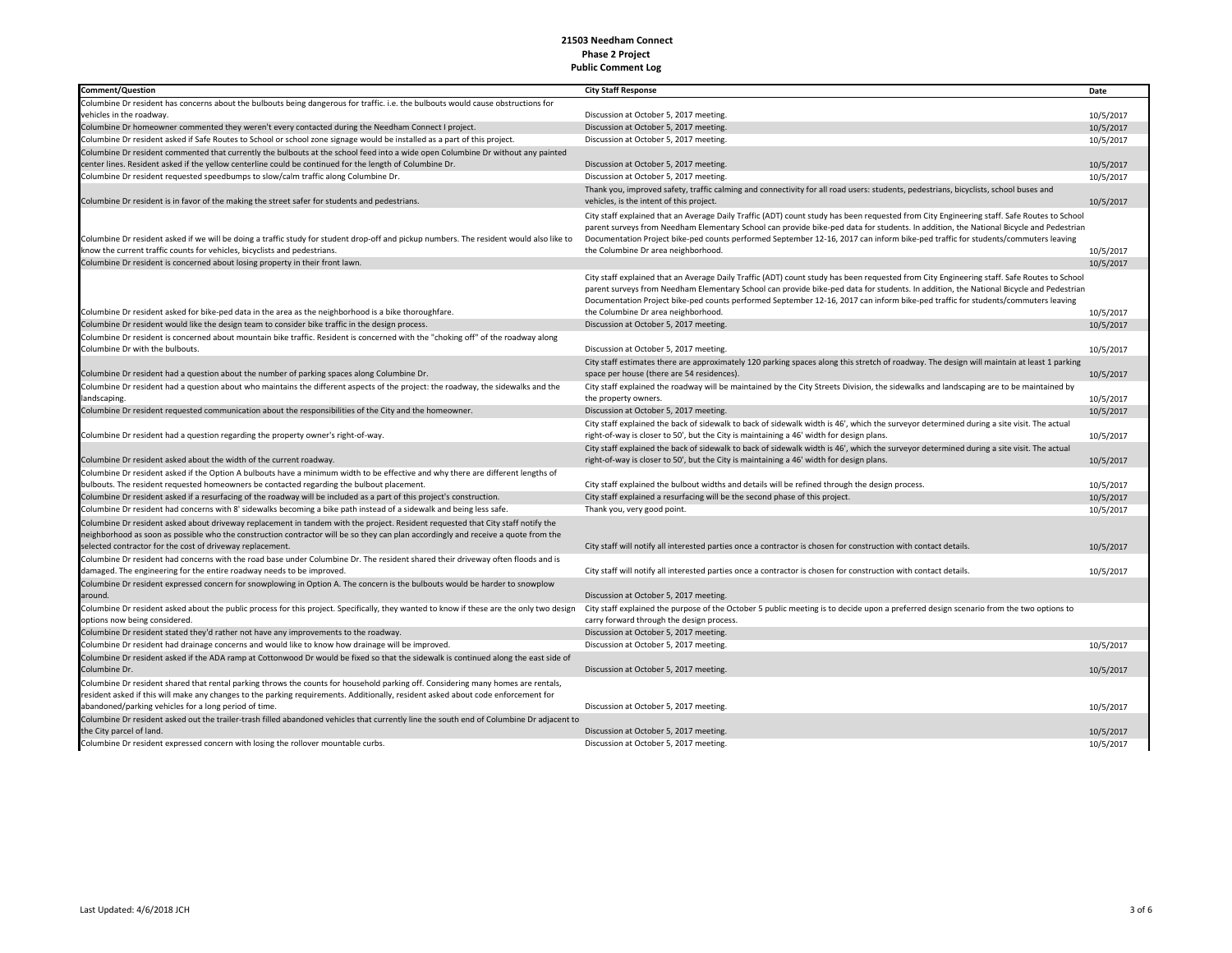| Comment/Question                                                                                                                                                                                                                                                                                                                                                                                                                                                                                                                                                                                                                                                                                                                                                                                                                                                                                                                                        | <b>City Staff Response</b>                                                                                                                                                                                                                                                                                                                                                                                                                                                                                                                                                                                                                                                                                                                                                                                                                                                                                                                                                                                                                                                                                        | Date      |
|---------------------------------------------------------------------------------------------------------------------------------------------------------------------------------------------------------------------------------------------------------------------------------------------------------------------------------------------------------------------------------------------------------------------------------------------------------------------------------------------------------------------------------------------------------------------------------------------------------------------------------------------------------------------------------------------------------------------------------------------------------------------------------------------------------------------------------------------------------------------------------------------------------------------------------------------------------|-------------------------------------------------------------------------------------------------------------------------------------------------------------------------------------------------------------------------------------------------------------------------------------------------------------------------------------------------------------------------------------------------------------------------------------------------------------------------------------------------------------------------------------------------------------------------------------------------------------------------------------------------------------------------------------------------------------------------------------------------------------------------------------------------------------------------------------------------------------------------------------------------------------------------------------------------------------------------------------------------------------------------------------------------------------------------------------------------------------------|-----------|
| We will be at the meeting on October 5th to voice our approval, but we love the current design. We are home owners (since 2005) and<br>live at 2420 Columbine Drive. We just saw the designs and have no issue with the current proposal and design. We have two daughters<br>that went to Needham (now Mountain Middle School) and we walk and ride our bikes everywhere. We have no problems with the<br>parking being on one side as it will make it safer for our neighborhood and slow down the ever increasing speeders in our neighborhood. sidewalks and 2.5' landscape strips on the east side of Columbine Dr, and 5' sidewalks<br>We are very happy with the larger sidewalks with the landscape strip on the side where we live as it is where all the kids in the<br>neighborhood walk. We were afraid that the design would not take into account what side of the road the majority of people walk on,<br>but you did, so that is great. | Thank you very much! We appreciate you expressing your support for the conceptual design of the Needham Connect II project with 8'<br>When we hosted a neighborhood public meeting on May 11, we received several comments that indicated removing parking on the east<br>side of the roadway is not desired. As such, we have been working on preparing 2 other design alternatives that we will share at the<br>meeting next week which provide improved sidewalks and a safer kids' route on the east side of the roadway, while not removing any of<br>the on-street parking.                                                                                                                                                                                                                                                                                                                                                                                                                                                                                                                                 |           |
| Thank you and wanted to voice our approval in writing before the meeting.                                                                                                                                                                                                                                                                                                                                                                                                                                                                                                                                                                                                                                                                                                                                                                                                                                                                               |                                                                                                                                                                                                                                                                                                                                                                                                                                                                                                                                                                                                                                                                                                                                                                                                                                                                                                                                                                                                                                                                                                                   |           |
| Thank you.                                                                                                                                                                                                                                                                                                                                                                                                                                                                                                                                                                                                                                                                                                                                                                                                                                                                                                                                              | We look forward to seeing you at next Thursday's public meeting.                                                                                                                                                                                                                                                                                                                                                                                                                                                                                                                                                                                                                                                                                                                                                                                                                                                                                                                                                                                                                                                  | 9/26/2017 |
| As you recall from this email strand, I contacted you in May of 2016 about the street improvements related to my address at 2418<br>Columbine Dr. I am currently visiting Durango from overseas, and I have not been included in any information sharing for the design of<br>our street. Friends tell me the design may already be decided. I hope this is not true since I have not had the chance to review the<br>design. Can you please let me know where we are in the process. Please reply ASAP. We can come into the planning department office<br>to review design plans if it is not available electronically.                                                                                                                                                                                                                                                                                                                               | Thank you for contacting me. The design has not been decided upon. There will be a public meeting on October 5. Jennifer Hill, the City's<br>multimodal coordinator, is lead on this project. Jennifer will be in contact with information on the public meeting and with other<br>pertinent details. If you are unable to attend the meeting on the fifth, Jennifer can provide you with the information that will be<br>presented at that meeting so that you may have the opportunity to provide your comments.                                                                                                                                                                                                                                                                                                                                                                                                                                                                                                                                                                                                |           |
| Thank you for sending us the preliminary plans. We do have a question. On our corner of Columbine Drive and Needham Circle I do not<br>see a storm drain. There is an inadequate one at the present time. I'm hoping the elimination of a storm drain was an oversight and it<br>will not be eliminated. We do have major problems when heavy rainstorm occur in the area west of Columbine Drive.                                                                                                                                                                                                                                                                                                                                                                                                                                                                                                                                                      | Thank you so much for your inquiry! During the design process, storm drains will be included as a part of the sidewalk and curb design.<br>Please stay tuned for upcoming public meetings as we begin the design process.                                                                                                                                                                                                                                                                                                                                                                                                                                                                                                                                                                                                                                                                                                                                                                                                                                                                                         |           |
| Interested in having sidewalk replaced as a part of Needham Connect II project. Property address is out of project area.                                                                                                                                                                                                                                                                                                                                                                                                                                                                                                                                                                                                                                                                                                                                                                                                                                | The City explained he can apply for the 50/50 sidewalk program.                                                                                                                                                                                                                                                                                                                                                                                                                                                                                                                                                                                                                                                                                                                                                                                                                                                                                                                                                                                                                                                   |           |
| I live on the corner of Delwood Ave and Clovis, and have been communicating with Levi Lloyd about strategies that can increase the<br>safety of pedestrians (children) as well as decrease the speeding on Clovis. Levi recommended that I contact you in regards to Safe Route In addition, the City was awarded a Safe Routes to School grant in 2017 to install s<br>The traffic flow in the morning going east bound (or down) Clovis, is facing the sun, making it really hard to see kids crossing there. I think<br>this feature would increase the safety of the kids walking to school.<br>What are the steps that we would need to go through to start this process of consideration? I would like to be added to the email list for<br>status updates.                                                                                                                                                                                       | Yes, I am the correct contact for this request. My apologies on the delay, I was out of the office the past five days and catching up on<br>emails now.<br>In 2017, the City is in the process of completing design plans to update sidewalks and the roadway along Columbine Drive from<br>Cottonwood Drive to Clovis Drive. The project will bring sidewalks into compliance with the Americans with Disabilities Act, the City's<br>Land Use Development Code and provide much needed safety and accessibility improvements for students, parents, families, teachers<br>and the neighborhood. This is a Safe Routes to School and Transportation Alternatives Program-funded project.<br>to Schools funding to install a flashing crosswalk sign to go along with the crosswalk that is already painted on Columbine Ave and Clovis. currently evaluating the location and placement of each of the signs, we did ident<br>If you like, I can add you to the email lists for both of these projects so you can receive status updates.<br>Thank you, and please let me know if you have additional questions. |           |
| Thanks for including the neighborhood in shaping this project. This design of Columbine has worked since inception as evidenced by<br>safety data presented. An aggressively designed solution to only meet grant criteria is folly. Harmonious integration of the plan &<br>neighborhood is essential. Fix sidewalks, 5' preferred, allow parking, Needham to Miller, 20 mph school zone.                                                                                                                                                                                                                                                                                                                                                                                                                                                                                                                                                              | During the design process in 2017, the public will have additional opportunities for input on the cross section design of the roadway.<br>Design scenarios will be explored to maintain parking on both sides of the roadway.<br>During the design process in 2017, the public will have additional opportunities for input on the cross section design of the roadway.                                                                                                                                                                                                                                                                                                                                                                                                                                                                                                                                                                                                                                                                                                                                           |           |
| Thank you for securing funding through grants! Priorities: Landscaping - lots!, No parking or parking on the west side only.                                                                                                                                                                                                                                                                                                                                                                                                                                                                                                                                                                                                                                                                                                                                                                                                                            | Design scenarios will be explored to maintain parking on both sides of the roadway.                                                                                                                                                                                                                                                                                                                                                                                                                                                                                                                                                                                                                                                                                                                                                                                                                                                                                                                                                                                                                               |           |
| Keep in mind these are old neighborhoods & we need to preserve them as best we can                                                                                                                                                                                                                                                                                                                                                                                                                                                                                                                                                                                                                                                                                                                                                                                                                                                                      | During the design process in 2017, the public will have additional opportunities for input on the cross section design of the roadway.<br>Design scenarios will be explored to maintain parking on both sides of the roadway.                                                                                                                                                                                                                                                                                                                                                                                                                                                                                                                                                                                                                                                                                                                                                                                                                                                                                     |           |
| I am all for new sidewalks. My only concern is taking up so much parking                                                                                                                                                                                                                                                                                                                                                                                                                                                                                                                                                                                                                                                                                                                                                                                                                                                                                | During the design process in 2017, the public will have additional opportunities for input on the cross section design of the roadway.<br>Design scenarios will be explored to maintain parking on both sides of the roadway.                                                                                                                                                                                                                                                                                                                                                                                                                                                                                                                                                                                                                                                                                                                                                                                                                                                                                     |           |
| Don't take away parking it will: negatively impact property values, wide streets are safer in winter, use entire row, we don't need 8'                                                                                                                                                                                                                                                                                                                                                                                                                                                                                                                                                                                                                                                                                                                                                                                                                  | During the design process in 2017, the public will have additional opportunities for input on the cross section design of the roadway.                                                                                                                                                                                                                                                                                                                                                                                                                                                                                                                                                                                                                                                                                                                                                                                                                                                                                                                                                                            |           |
| sidewalks.                                                                                                                                                                                                                                                                                                                                                                                                                                                                                                                                                                                                                                                                                                                                                                                                                                                                                                                                              | Design scenarios will be explored to maintain parking on both sides of the roadway.                                                                                                                                                                                                                                                                                                                                                                                                                                                                                                                                                                                                                                                                                                                                                                                                                                                                                                                                                                                                                               |           |
| We like parking, landscaping, concerns about snow removal                                                                                                                                                                                                                                                                                                                                                                                                                                                                                                                                                                                                                                                                                                                                                                                                                                                                                               | During the design process in 2017, the public will have additional opportunities for input on the cross section design of the roadway.<br>Design scenarios will be explored to maintain parking on both sides of the roadway.                                                                                                                                                                                                                                                                                                                                                                                                                                                                                                                                                                                                                                                                                                                                                                                                                                                                                     |           |
| Scenario F seems ideal except you may infringe on some property for the 50' right of way. Option to help this would be: Make one<br>sidewalk 5' & one 6' instead of both 6', car travel lanes could reduce to 10' instead of 11'.                                                                                                                                                                                                                                                                                                                                                                                                                                                                                                                                                                                                                                                                                                                       | During the design process in 2017, the public will have additional opportunities for input on the cross section design of the roadway.<br>Design scenarios will be explored to maintain parking on both sides of the roadway.                                                                                                                                                                                                                                                                                                                                                                                                                                                                                                                                                                                                                                                                                                                                                                                                                                                                                     |           |
| Parking on both sides please. The landscaping strip unnecessary                                                                                                                                                                                                                                                                                                                                                                                                                                                                                                                                                                                                                                                                                                                                                                                                                                                                                         | During the design process in 2017, the public will have additional opportunities for input on the cross section design of the roadway.<br>Design scenarios will be explored to maintain parking on both sides of the roadway.                                                                                                                                                                                                                                                                                                                                                                                                                                                                                                                                                                                                                                                                                                                                                                                                                                                                                     |           |
| My biggest concern is that maximum care is taken regarding by 60 year old crab apple tree. She is magnificently beautiful, and I don't<br>want her roots to be damaged. Thanks Please put me on the list for working with the Contractor for a new driveway                                                                                                                                                                                                                                                                                                                                                                                                                                                                                                                                                                                                                                                                                             | During the design process in 2017, the public will have additional opportunities for input on the cross section design of the roadway.<br>Design scenarios will be explored to maintain parking on both sides of the roadway.                                                                                                                                                                                                                                                                                                                                                                                                                                                                                                                                                                                                                                                                                                                                                                                                                                                                                     |           |
| I already replaced my sidewalk, driveway & landscaping after years of complaining. We have an apron to park 1 vehicle and 1 lane into<br>the garage. We cannot lose any of the yard because car just barely fits on length of apron now. New \$2000 landscaping up to sidewalk-<br>we donor want to re-do. There needs to be parking on both sides!                                                                                                                                                                                                                                                                                                                                                                                                                                                                                                                                                                                                     | During the design process in 2017, the public will have additional opportunities for input on the cross section design of the roadway.<br>Design scenarios will be explored to maintain parking on both sides of the roadway.                                                                                                                                                                                                                                                                                                                                                                                                                                                                                                                                                                                                                                                                                                                                                                                                                                                                                     |           |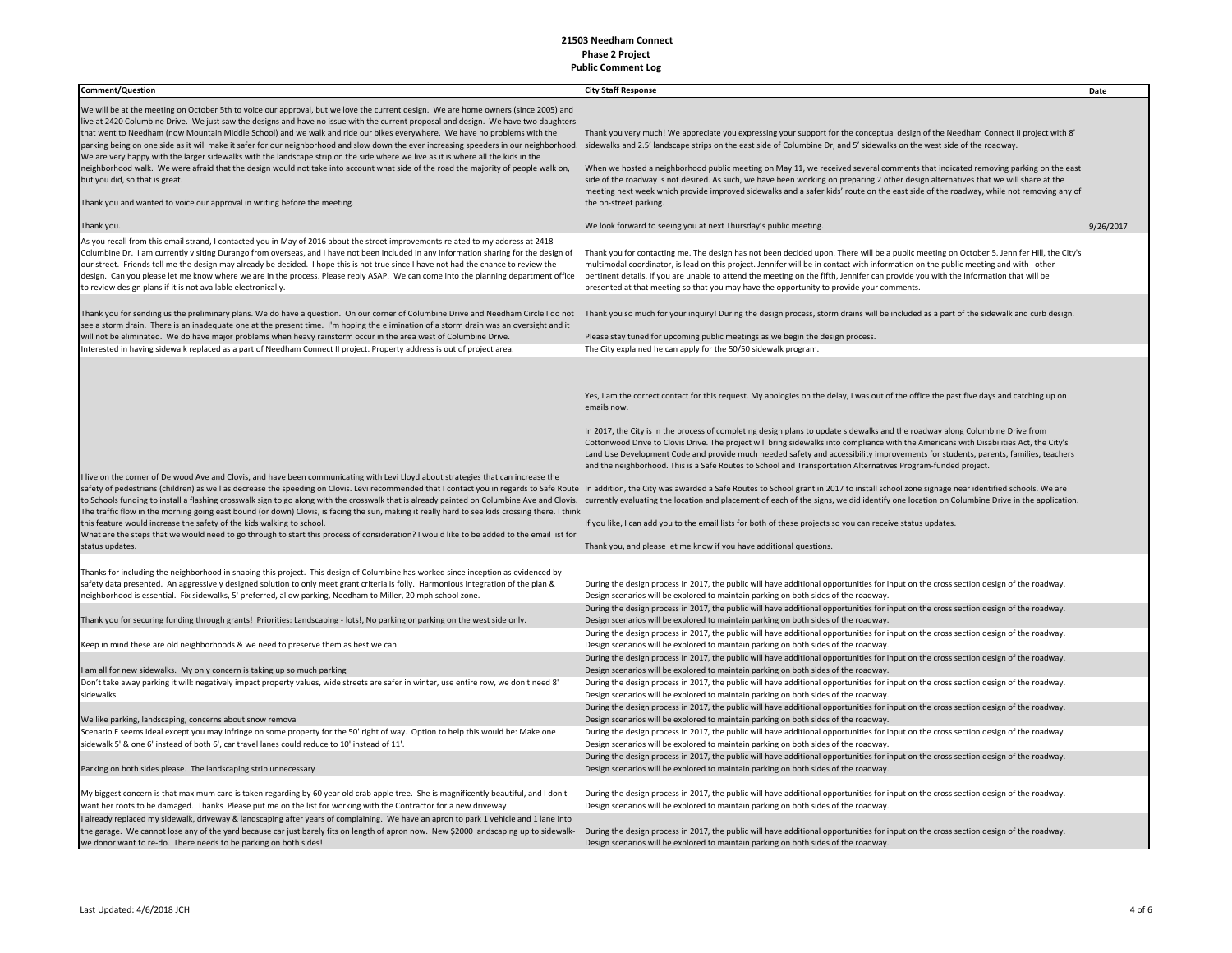| <b>Comment/Question</b>                                                                                                                                                                                                                                                             | <b>City Staff Response</b>                                                                                                                                                                         | Date |
|-------------------------------------------------------------------------------------------------------------------------------------------------------------------------------------------------------------------------------------------------------------------------------------|----------------------------------------------------------------------------------------------------------------------------------------------------------------------------------------------------|------|
|                                                                                                                                                                                                                                                                                     |                                                                                                                                                                                                    |      |
| We need parking in street. We have a single driveway like many, many people on Columbine. The single driveway barely fits 2 cars BUT it<br>blocks the sidewalk when the 2 cars are parked in it. Put flashing speed limit "School Zone" lights along Columbine. Arroyo has not been |                                                                                                                                                                                                    |      |
| good for it's residents. Guests have to park a block or two away. Trash can placement is an issue (Spring Cleanup-nightmare. As a                                                                                                                                                   |                                                                                                                                                                                                    |      |
| business owner who pulls a trailer and picks up furniture, I cannot help anyone on Arroyo because I don't have enough room to back into During the design process in 2017, the public will have additional opportunities for i                                                      |                                                                                                                                                                                                    |      |
| driveway & open trailer without blocking sidewalk & one lane.                                                                                                                                                                                                                       | Design scenarios will be explored to maintain parking on both sides of the roadway.                                                                                                                |      |
|                                                                                                                                                                                                                                                                                     |                                                                                                                                                                                                    |      |
| Indicate with paint on curb for the 5' no parking on either side of driveways. If one side parking, put handicap spot on that. There is a                                                                                                                                           | During the design process in 2017, the public will have additional opportunities for input on the cross section design of the roadway.                                                             |      |
| root of a stump that has disrupted sidewalk. Will stump be taken out? It is neighbor's stump at 2604.                                                                                                                                                                               | Design scenarios will be explored to maintain parking on both sides of the roadway.                                                                                                                |      |
|                                                                                                                                                                                                                                                                                     |                                                                                                                                                                                                    |      |
|                                                                                                                                                                                                                                                                                     |                                                                                                                                                                                                    |      |
|                                                                                                                                                                                                                                                                                     | Key points during May 11 meeting: 50' right-of-way proposed in design cross sections. Current back of sidewalk is approximately 45'. The                                                           |      |
|                                                                                                                                                                                                                                                                                     | sewer and water lines have new valves and fully-cleaned lines. All stormwater inlets have hooded drains. This is a 2-phase project: Phase                                                          |      |
|                                                                                                                                                                                                                                                                                     | 1 is reconstructing the sidewalk, Phase 2 is repairing the roadway. In the last 5 years, there have been 7 accidents along Columbine Dr.                                                           |      |
|                                                                                                                                                                                                                                                                                     | During the design process in 2017, the public will have additional opportunities for input on the cross section design of the roadway.                                                             |      |
| Meeting attendee mentioned taking 3' of sidewalk from short driveways would put strain on parking in driveway.                                                                                                                                                                      | Design scenarios will be explored to maintain parking on both sides of the roadway.                                                                                                                |      |
|                                                                                                                                                                                                                                                                                     | During the design process in 2017, the public will have additional opportunities for input on the cross section design of the roadway.                                                             |      |
| Meeting attendee had concerns with encroachment into yards. Attendee asked of all encroachments would be equal.                                                                                                                                                                     | Design scenarios will be explored to maintain parking on both sides of the roadway.                                                                                                                |      |
| Meeting attendee stated that most households have one-car driveways with two-car households. In these instances, cars and trailers                                                                                                                                                  | During the design process in 2017, the public will have additional opportunities for input on the cross section design of the roadway.                                                             |      |
| have to be parked on the street for many residents.                                                                                                                                                                                                                                 | Design scenarios will be explored to maintain parking on both sides of the roadway.                                                                                                                |      |
| Meeting attendee asked about the point of the landscaping strips. Who will maintain the landscaping strip and how does plowing work                                                                                                                                                 |                                                                                                                                                                                                    |      |
| with the wider sidewalk and landscape strip?                                                                                                                                                                                                                                        | Discussion at May 11, 2017 meeting.                                                                                                                                                                |      |
| Meeting attendees had concerns with the snow maintenance with the landscape strip and larger sidewalks accumulating more snow. This                                                                                                                                                 |                                                                                                                                                                                                    |      |
| will equate to more shoveling, so where will residents put the additional snow?<br>Meeting attendee had concerns with the snow piles around cars and that these snow piles do not get addressed.                                                                                    | Discussion at May 11, 2017 meeting.<br>Discussion at May 11, 2017 meeting.                                                                                                                         |      |
| Meeting attendee believes narrowing roadway will make it difficult to maintain snow.                                                                                                                                                                                                | Discussion at May 11, 2017 meeting.                                                                                                                                                                |      |
| A meeting attendee asked of the project will resurface Columbine Dr.                                                                                                                                                                                                                | Yes, the resurfacing will take place as phase 2 in 2019.                                                                                                                                           |      |
| Meeting attendee asked about the last time Columbine Dr was resurfaced and why Columbine has not been prioritized prior to this                                                                                                                                                     |                                                                                                                                                                                                    |      |
| project.                                                                                                                                                                                                                                                                            | Columbine Dr has not been resurfaced in decades. The project was not prioritized prior to this project as funding was not secured.                                                                 |      |
| Meeting attendee noted that the sidewalks and storm drainage have a change in elevation and there is an undulating nature of the                                                                                                                                                    | During the design process in 2017, the public will have additional opportunities for input on the cross section design of the roadway.                                                             |      |
| sidewalk to the street.                                                                                                                                                                                                                                                             | Design scenarios will be explored to maintain parking on both sides of the roadway.                                                                                                                |      |
|                                                                                                                                                                                                                                                                                     | Yes, traffic calming features will be a part of the new roadway design. During the design process in 2017, the public will have additional                                                         |      |
|                                                                                                                                                                                                                                                                                     | opportunities for input on the cross section design of the roadway. Design scenarios will be explored to maintain parking on both sides of                                                         |      |
| A meeting attendee asked if any traffic calming features will be included.                                                                                                                                                                                                          | the roadway.                                                                                                                                                                                       |      |
|                                                                                                                                                                                                                                                                                     |                                                                                                                                                                                                    |      |
| Meeting attendee has concerns with the narrowing of the sidewalks and shortening driveways.                                                                                                                                                                                         | Discussion at May 11, 2017 meeting.                                                                                                                                                                |      |
| Meeting attendees commented the that storm drains on Columbine Dr and Needham Dr need to be improved.                                                                                                                                                                               | Discussion at May 11, 2017 meeting.                                                                                                                                                                |      |
| A meeting attended commented that the Clovis Dr side of Columbine Dr has water backup in the winter because the nearest drains is on                                                                                                                                                |                                                                                                                                                                                                    |      |
| Butte Ct.                                                                                                                                                                                                                                                                           | Discussion at May 11, 2017 meeting.                                                                                                                                                                |      |
| A meeting attendee asked if the drainage near Clovis Dr meets FEMA requirements, especially narrowing the roadway.                                                                                                                                                                  | Discussion at May 11, 2017 meeting.                                                                                                                                                                |      |
| Meeting attendee has concerns regarding the landscape strip. The long range example of landscaping is around Needham and it's been                                                                                                                                                  |                                                                                                                                                                                                    |      |
| neglected; how will renters maintain the beaufication of the landscape strip in front of their houses. Who enforces that property owners                                                                                                                                            | During the design process in 2017, the public will have additional opportunities for input on the cross section design of the roadway.                                                             |      |
| maintain landscape. How will the City ensure that renters are up keeping the landscape strips.                                                                                                                                                                                      | Design scenarios will be explored to maintain parking on both sides of the roadway.                                                                                                                |      |
| Meeting attendee asked if the no parking will be 24 hours a day.                                                                                                                                                                                                                    | Yes, the proposed no parking on the east side of the roadway would be in effect 24 hours a day.                                                                                                    |      |
|                                                                                                                                                                                                                                                                                     | Yes, residents are suggested to contact the contractor for the sidewalk construction, when selected, to get concrete poured for driveway                                                           |      |
| Meeting attendee asked if there is any way to replace driveways in conjunction with the project.                                                                                                                                                                                    | as the same time as the sidewalk construction. The cost will be paid for by the property owner for driveway improvements, however, the<br>cost will be lower than a single driveway concrete pour. |      |
|                                                                                                                                                                                                                                                                                     |                                                                                                                                                                                                    |      |
| A meeting attendee asked if residents will know the amount of yard loss prior to the sidewalk construction.                                                                                                                                                                         | Yes, the right-of-way and cross section dimensions will be determined during the design phase of this project.                                                                                     |      |
| Meeting attendee asked about the timeline for this project.                                                                                                                                                                                                                         | The design will be completed in 2017, construction in 2018-2019.                                                                                                                                   |      |
| Meeting attendee asked if the final plans will be open to the public.                                                                                                                                                                                                               | Yes, and the design plans will be posted at www.durangogov.org/needhamconnect.                                                                                                                     |      |
|                                                                                                                                                                                                                                                                                     | Yes, City Council already approved the conceptual design for this project prior to the Safe Routes to School and Transportation                                                                    |      |
| Meeting attendee asked if the final design plans will require City Council approval.                                                                                                                                                                                                | Alternatives Program grant application submittals.                                                                                                                                                 |      |
|                                                                                                                                                                                                                                                                                     |                                                                                                                                                                                                    |      |
|                                                                                                                                                                                                                                                                                     | The public process provides a forum for public comment collection and feedback. All design plans and updated timelines will be sent to                                                             |      |
| A meeting attendee asked how this group will help shape the project.                                                                                                                                                                                                                | public meeting attendees via email notifications and posted on the website at www.durangogov.org/needhamconnect.                                                                                   |      |
| A meeting attendee asked about safety concerns with cars parked at the end of driveways as they reduce visibility and you cannot see                                                                                                                                                | During the design process in 2017, the public will have additional opportunities for input on the cross section design of the roadway.                                                             |      |
| kids on sidewalk.                                                                                                                                                                                                                                                                   | Design scenarios will be explored to maintain parking on both sides of the roadway.                                                                                                                |      |
|                                                                                                                                                                                                                                                                                     | During the design process in 2017, the public will have additional opportunities for input on the cross section design of the roadway.                                                             |      |
| Meeting attendee asked about any traffic calming or addition of speed bumps along the roadway.                                                                                                                                                                                      | Design scenarios will be explored to maintain parking on both sides of the roadway.                                                                                                                |      |
| Meeting attendee commented that School District 9-R school buses go too fast along Columbine Dr.                                                                                                                                                                                    | The City will contact School District 9-R will speeding concerns.                                                                                                                                  |      |
| Meeting attendee asked how the standard of the project will be duplicated citywide.                                                                                                                                                                                                 | The City's goal is to set high Complete Streets standards for nearly all transportation projects.                                                                                                  |      |